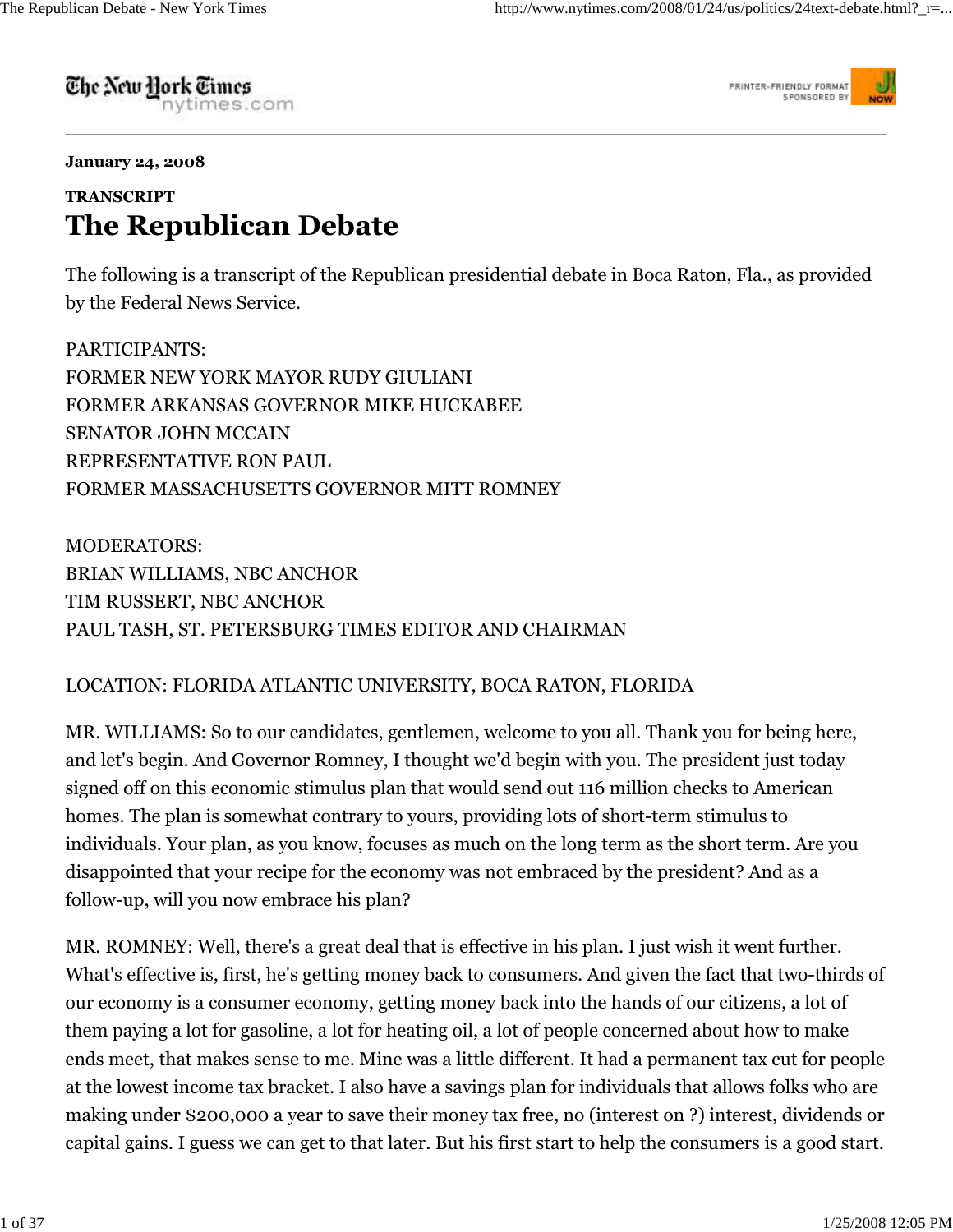I just think we need to go further.

Second, we go to -- to corporate support and helping corporations have the incentive to buy more capital equipment. That he also does. I do it more aggressively than he does by writing off a larger amount of capital expenditures -- getting companies to, frankly, buy more stuff so that as they do so that other companies will hire people because if you want to turn an economy around, the key thing is to grow jobs. It's not just to get checks in the hands of consumers; it's consumers buying things that creates jobs. It's companies buying things that create jobs.

And then finally, his last leg is with regards to helping the FHA take on a broader array of -- of -- of homes that are in trouble, homeowners that are in trouble. And that's really very important, and I'm appreciative of the fact that the president took that step. We -- we really have across the country a housing crisis, a mortgage crisis, that seems to have spilled out into the entire economy, and -- and the effect of this, of course, is to put a lot of pain against a lot of people. And so helping reverse the housing crisis is critical.

And that's why expanding the FHA loan requirements, or excuse me, if you will, loosening those requirements and expanding the ability of FHA to help out homeowners would make a big difference. So net-net is something I support, and I look forward to taking it further.

MR. WILLIAMS: And time is up, Governor.

Senator McCain, will you support the part of this that does not make the Bush tax cuts permanent? And as the only member of the Senate on the stage, will you vote for this compromise?

SEN. MCCAIN: Yes, I will and I'm disappointed, because I think it's very important that we make the Bush tax cuts permanent. I voted to make them permanent twice already.

If people and businesses and families in America are now planning their 2010 budget, there's a great deal of uncertainty. And if we don't make the tax cuts permanent, then they will experience what amounts to a tax increase.

I applaud the efforts and the rapidity with which apparently we are moving.

But I also would make sure that the -- not only the tax cuts are made permanent, but we cut corporate income taxes. That would keep businesses here, and it would keep jobs here and create jobs here. We pay the highest corporate income tax of any nation in the world except for Japan.

I think that it would be very important that no pork barrel projects be added as this bill winds its way through the various committees of Congress. I worry about that. I worry that we're going to add pork barrel projects.

I'm glad to see that we're going to allow people to expense new investments in equipment, so they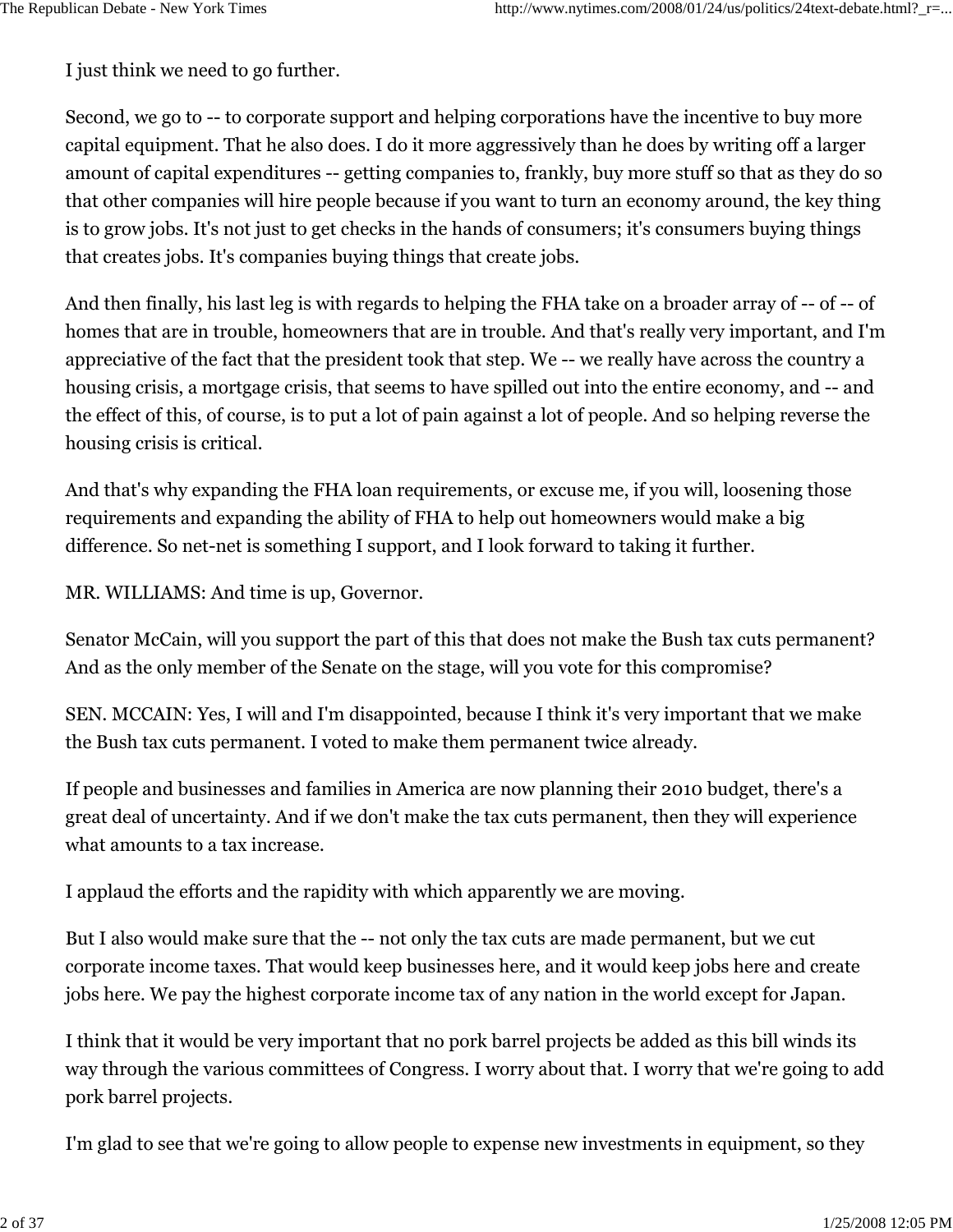can write them off in a -- in a very short period of time.

But I really think that -- that we have to understand that the rate cuts by Bernanke are a good beginning. Apparently the markets have stabilized a little bit.

But we also need to continue to cut tax rates in America. And we also have to encourage savings, because if we don't restrain spending, if we don't restrain spending, then we're going to end up in the same position that we were in earlier, and that's with an economy that has very serious fiscal difficulties.

MR. WILLIAMS: Senator, time is up.

Mayor Giuliani, you've in the past supported a wide array of tax cuts. Do you think it's a mistake that they're not in this package?

MR. GIULIANI: I think this package, for what it does, is okay, and I would support it, but it doesn't go far enough. I think in the face of what's been going on, which obviously is a matter of serious concern, we should be very aggressive.

Congressman Dreier and Senator Bond introduced legislation -- I think it was yesterday -- that with my tax package, it would be the largest tax reduction in American history. It would take the Bush tax cuts, make them permanent, reduce the corporate tax, reduce the capital gains tax, reduce taxes on those things that would allow business to see America as more competitive. And you almost don't have a distinction any longer between temporary and permanent in the kind of an economy that we live in.

Is it a problem for your campaign that the economy is now the most important issue, one that, by your own acknowledgement, you are not well versed on?

SEN. MCCAIN: Actually, I don't know where you got that quote from. I'm very well versed in economics.

I was there at there at the Reagan Revolution. I was there when we enacted the first, or just after we enacted the first tax cuts and the restraints on spending. I was chairman of the Commerce Committee in the United States Senate, which addresses virtually every major economic issue that affects the United States of America.

I'm very well versed on economics, and that's why I have the support of people like Jack Kemp, people like Phil Gramm, people like Warren Rudman, people like Doug Holtz-Eakin, people like Marty Feldstein. That's why I have a strong team around me that respect my views and my vision. And that's why The Wall Street Journal, in a survey of economists recently, that the majority of economists thought that I could handle the nation's economy best.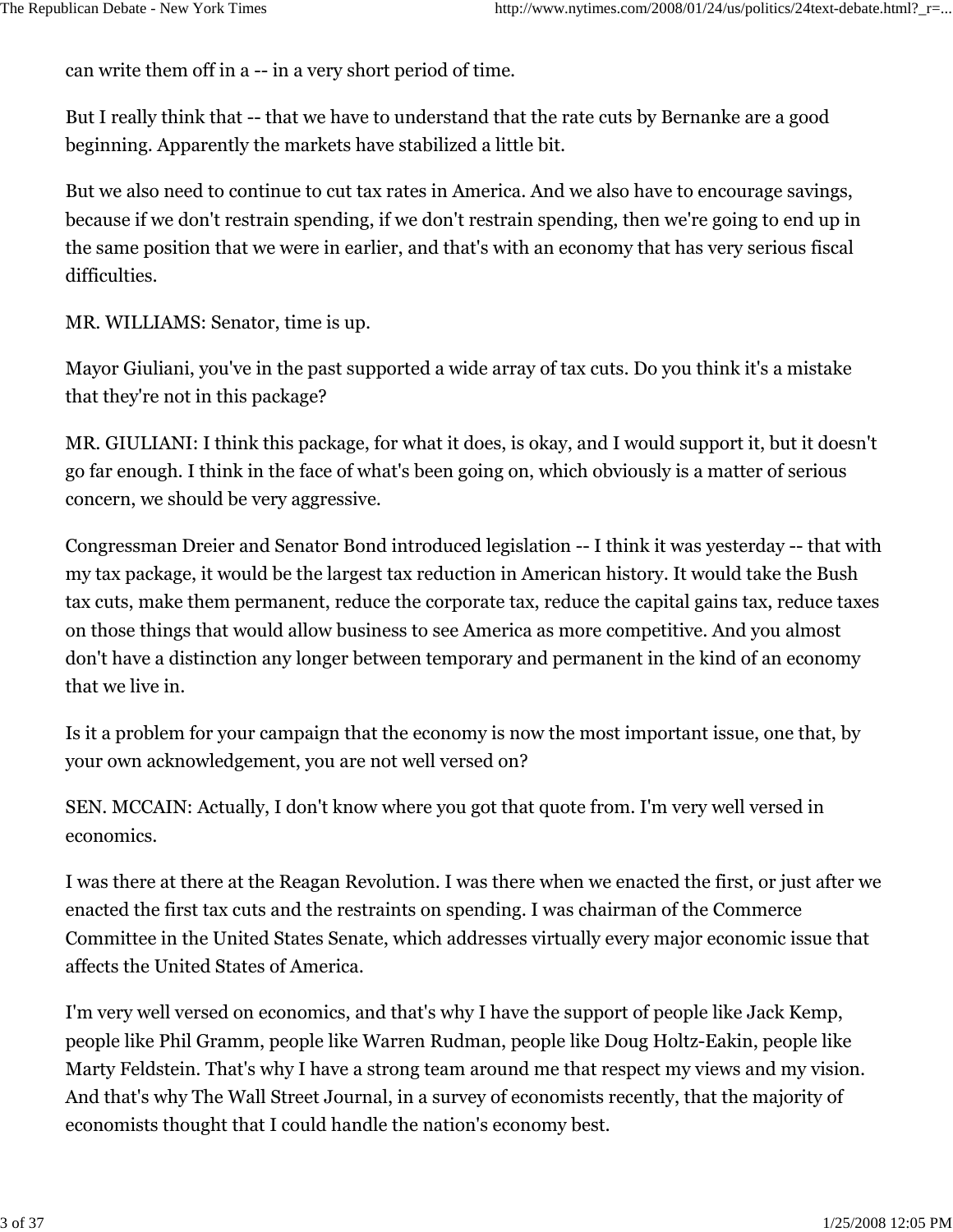And I have been a consistent fighter to restrain spending and to cut taxes. And my credentials and my experience and my knowledge of these economic issues, I think, are extensive. And I would match them against anybody who's running.

MR. RUSSERT: You all have described yourself as tax cutters, and yet in your records there are shortcomings on that issue.

Governor Huckabee, are you comfortable with the fact that Governor Romney raised fees a quarter of a million dollars as governor of Massachusetts? Do you trust him as a tax cutter?

MR. HUCKABEE: You know, it's going to be really more do the voters trust him, and do they trust me. I know this: I balanced a budget every year I was governor. I left a surplus of \$850 million coming up from a deficit of \$200 million. I know I signed the first- ever broad-based tax cuts. And I know that I made tax cuts that really impacted families by eliminating the marriage penalty, doubling the child care tax credit, raising the income level at which people paid their income tax.

But let me speak to the really heart of what I think a lot of Americans are concerned about with the economy. And frankly, in talking about the stimulus package, one of the concerns that I have is that we'll probably end up borrowing this \$150 billion from the Chinese. And when we get those rebate checks, most people are going to go out and buy stuff that's been imported from China. I have to wonder whose economy is going to be stimulated the most by the package.

And I'm grateful that something is being done. I think we all could at least acknowledge that it's good to see Congress working with the president to do something.

But if we're going to spend \$150 billion, I'd like to suggest that maybe we add two lanes of highway from Bangor all the way to Miami on I-95. A third of the United States population lives within 100 miles of that.

This nation's infrastructure is falling apart. And if we built those lanes of highways -- with American labor, American steel, American concrete -- I believe it would do more to stimulate the economy.

And the reason I say that is because when we were going through a recession in my state, we were in the middle of a billion-dollar highway construction program that brought about 40,000 jobs and brought a billion dollars of capital into the economy. That's a long- term stimulus package that I think would have more impact on the American long-term future. And it would keep social capital from being wasted, fuel wasted. A lot of people in Florida sit around in traffic every day, never getting to their kids' dance recitals or soccer games because they're stuck in traffic, and we've done nothing about it.

MR. RUSSERT: Governor Romney, you've criticized Senator tor McCain for opposing the first two Bush tax cuts. You've criticized Mayor Giuliani for going to court to try to retain a commuter tax on people coming to the city of New York. Do you trust Senator McCain and Mayor Giuliani on the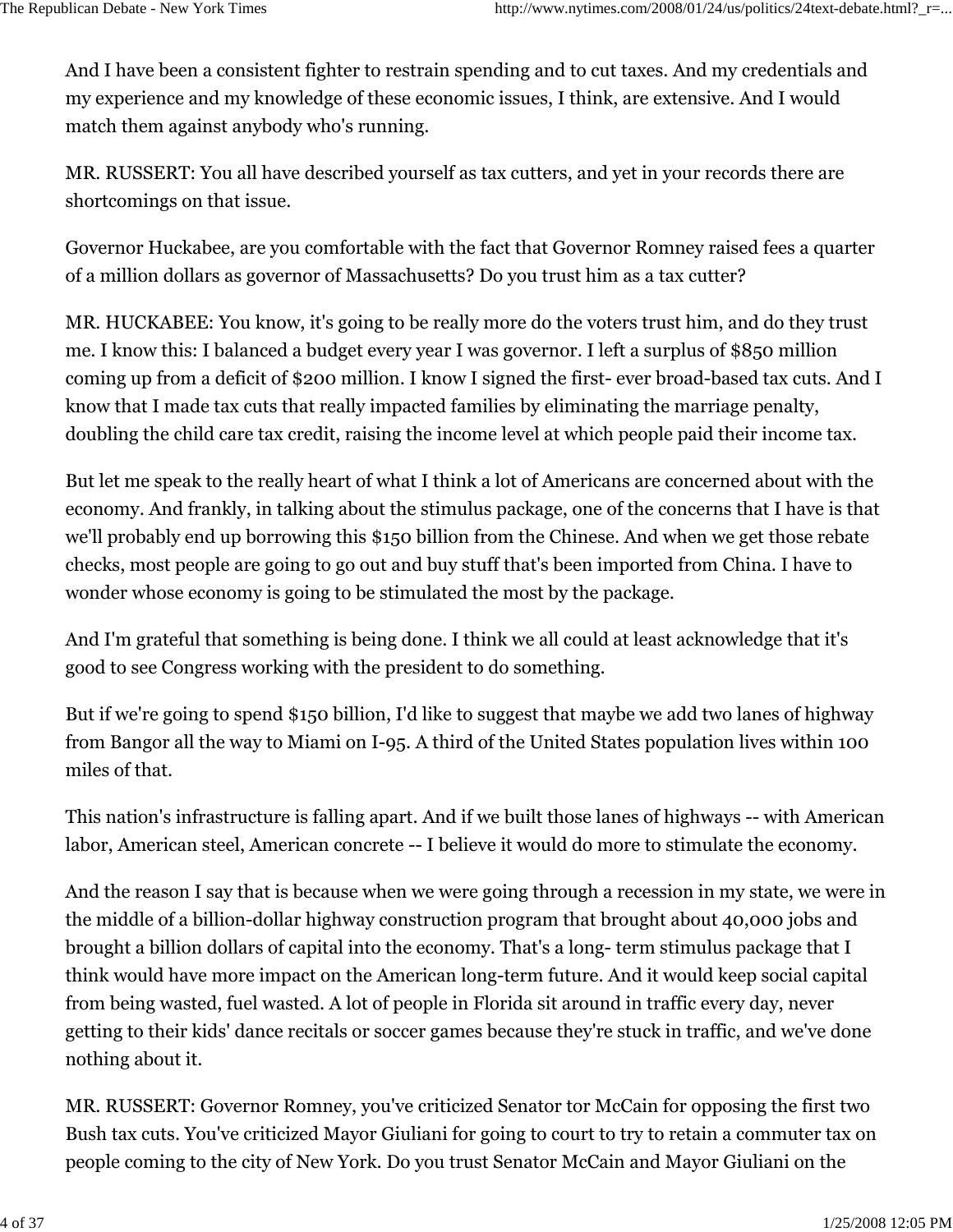issue of being tax cutters?

MR. ROMNEY: I trust these two gentlemen and I respect them greatly. We do have differing views, and over time our record with regards to taxes has been somewhat different. But I think all of us on this stage want to see taxes brought down and want to see spending brought down.

I have a sound record of doing that. I came into a state that faced an extraordinary series of challenges. Massachusetts was in a ditch.

We had about a \$3 billion budget shortfall. Everybody thought, we're going to have to raise taxes to solve the problem.

And I went to work to get Massachusetts back on track. Working with Democrats across the aisle, we were able to do that without raising taxes. And that was critical, because it said to the business community, you don't have to worry about Taxachusetts coming back again; you're going to see Massachusetts live within its means. We balanced the budget every one of four years. We also put in place a surplus of over \$2 billion to help make sure that we'd have the kind of resources that would be needed if there were a rainy day.

Now, I also support the Bush tax cuts. Senator McCain voted against them originally. He now believes they should be made permanent. I'm glad he agrees they should be made permanent. I think he should have voted for them the first time around, and that's just a difference of viewpoint.

The Bush tax cuts helped get our economy going again when we faced the last tough times. And that's why right now, as we face tough times, we need to have somebody who understands, if you will, has the private sector, has the business world, has the economy in their DNA. I do.

I spent my life in the private sector. I know how jobs come and I know how they go, and I'll make sure that we create more good jobs for this nation. And one way to do that is by holding down taxes and making those tax cuts permanent.

MR. RUSSERT: Senator McCain, Governor Romney invoked your name. Do you believe Governor Romney raising fees a quarter-billion dollars is equivalent to raising taxes?

SEN. MCCAIN: Well, I'm sure the -- those people that had to pay it did -- (chuckles) -- I would imagine.

But look, I voted -- I voted on the tax cuts because I knew that unless we had spending under control, we were going to face a disaster. We let spending get completely out of control. Of course, those tax cuts have to remain -- remain permanent, otherwise people experience a tax increase.

We let spending get out of control. We Republicans lost an election -- we lost an election because of the bridge to nowhere and the fact that we presided over the biggest increase in the size of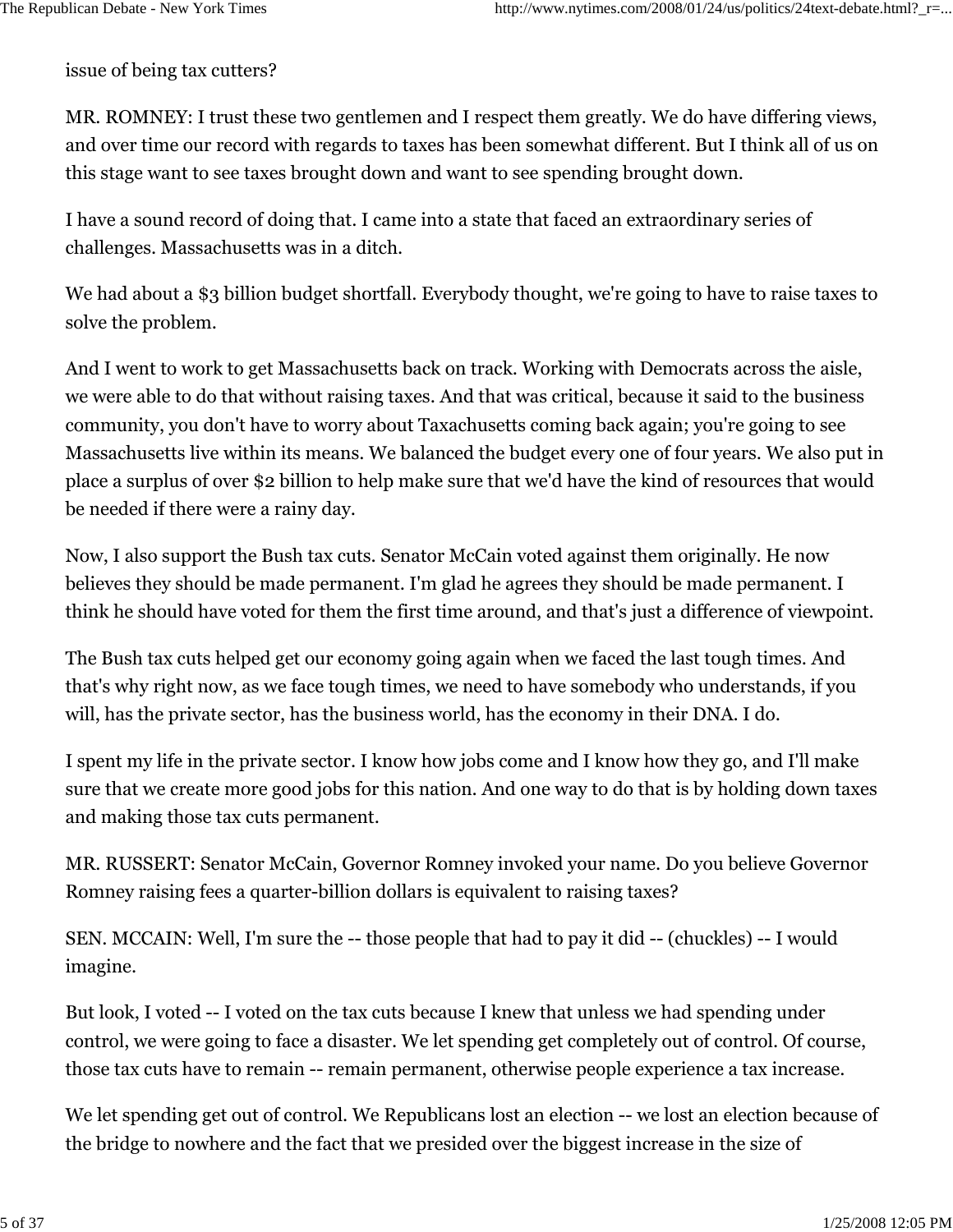government that with -- since the "Great Society." We -- we let it get out of control. And the fact is that if we had had the spending restraints that I proposed, we would be talking about more tax cuts today. We would be talking about more tax cuts. The trust and confidence in our base was eroded. I will restore that trust and confidence because I will restrain spending along with further tax cuts. And I'm very proud of my record.

And if you look at those organizations that grade people -- such as the National Taxpayers Union, the Citizens Against Government Waste, Citizens for a Sound Economy, the U.S. Chamber of Commerce -- my record is very, very high for a consistent record of being a fiscal conservative, a record that I'm very proud of.

MR. WILLIAMS: Our time --

SEN. MCCAIN: But I'm going to stop the pork barrel spending, and we're not going to have any more "Bridges to Nowhere."

MR. WILLIAMS: Senator, our time is up.

Congressman Paul, you often have a different view of these issues. So I'll ask a vastly different question. Does government -- should government, in your view, have any role at all in stimulating the economy like this?

REP. PAUL: Well, sure, indirectly. They shouldn't stimulate it by interfering in the market rate of interest. That's where our basic problem comes from. And when you do that, you get into these problems, and then everybody wants to solve the problem by printing more money and spending more money and asking the Federal Reserve to, you know, lower interest rates. And that just makes the problem that much worse.

The government does have a responsibility, but it's supposed to lower taxes, get rid of regulations, and devise a monetary policy that makes some -- makes some sense.

But to continue to say that we just appropriate more money, which is more deficit, and then expect us either to borrow it or expect the Federal Reserve to monetize it, it makes our problems worse.

Just look at what's happening today. The dollar is crashing. And why -- and -- and -- and Tim there suggests that we -- we think of the economy, but not in foreign policy. You can't do that. They're - they're one and the same. That's where all the money's going. We're spending nearly a trillion dollars a year overseas maintaining this empire.

And then there's never been a war fought without inflation and destruction and devaluation of a currency. And this is what we're doing today to ourselves, is we're literally spending ourselves into oblivion.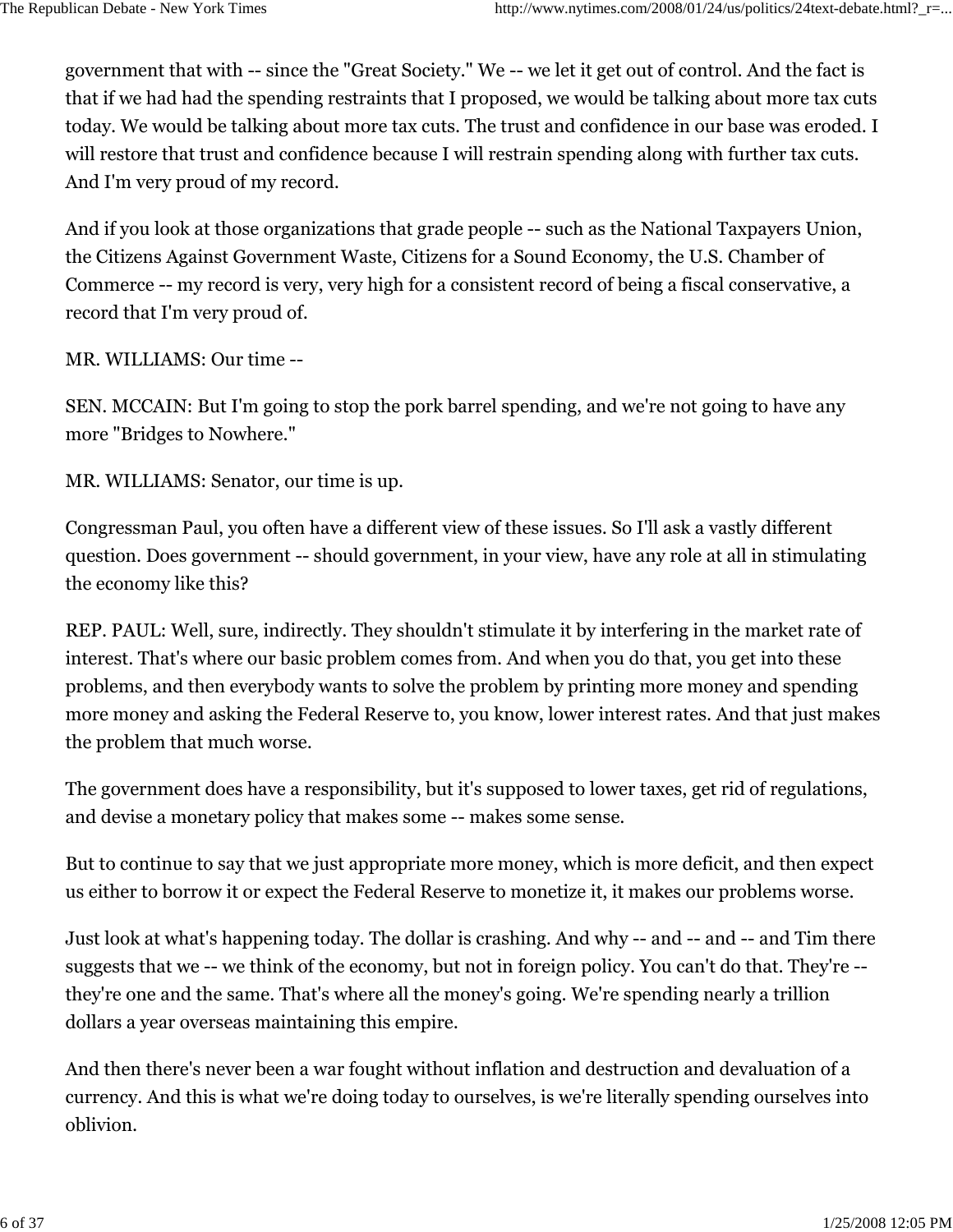But nobody here is willing to even suggest that we cut something overseas. But we have to. We don't need to cut anything here at home. I'd like to see things frozen. I'd like to see massive tax cuts. But we need deregulation. I was one of three people that voted against Sarbanes-Oxley. I knew that would be a problem, and it is a problem for the financial markets.

So this is the kind of thing we need. We need the government out of the way, but it should have sound money, low taxes, less regulations, and a sensible policy where we're not wasting our money overseas.

## MR. WILLIAMS: Congressman, thank you.

Mayor Giuliani, next question goes to you. A story right out of the news over the last several days. Many big brand-name banks in this country -- Merrill Lynch, Citigroup, to name two of them - have gone overseas, it's been said, hat in hand looking for these cash infusions, up to \$20 billion literally to stay afloat, looking for money from governments of Abu Dhabi, Japan, Korea, Saudi Prince Alwaleed, whose money you turned away in New York after 9/11.

The question is -- and I know you know a lot of these people at Wall Street firms, the big New York banks -- is there something, even though it's money to say afloat, fundamentally un-American in what's going on?

MR. GIULIANI: Well, first of all, let's distinguish it from the presentation of the \$10 million check. That was a very different circumstance. The prince came to Ground Zero. At the request of the White House, I took him there to show him the devastation, I think in part to see how much of an alliance we could get and how much empathy we could get and how much support we could get.

He presented me with a \$10 million check for the Twin Towers Fund, and I took it.

And then an hour or so later, he -- I found out he issued a press release attacking American foreign policy, and saying that American foreign policy and American support for Israel was one of the causes of it. And I gave him the check back because I thought, and so did the people that advised me -- they thought of it as blood money. That's a different circumstance than an investment in a private institution.

America is in a global economy. That's what we are; that's where we are. We have to look carefully at investments to make sure they're honest, to make sure they're transparent, to make sure there's no other hidden motivation behind it. But we are engaged in the global economy. And when countries invest in the United States, there's a mutuality of interest that's developed that is helpful to us.

Remember, back in the '80s, all of the discussion and worry about Japanese investment? I think they even bought your building, right?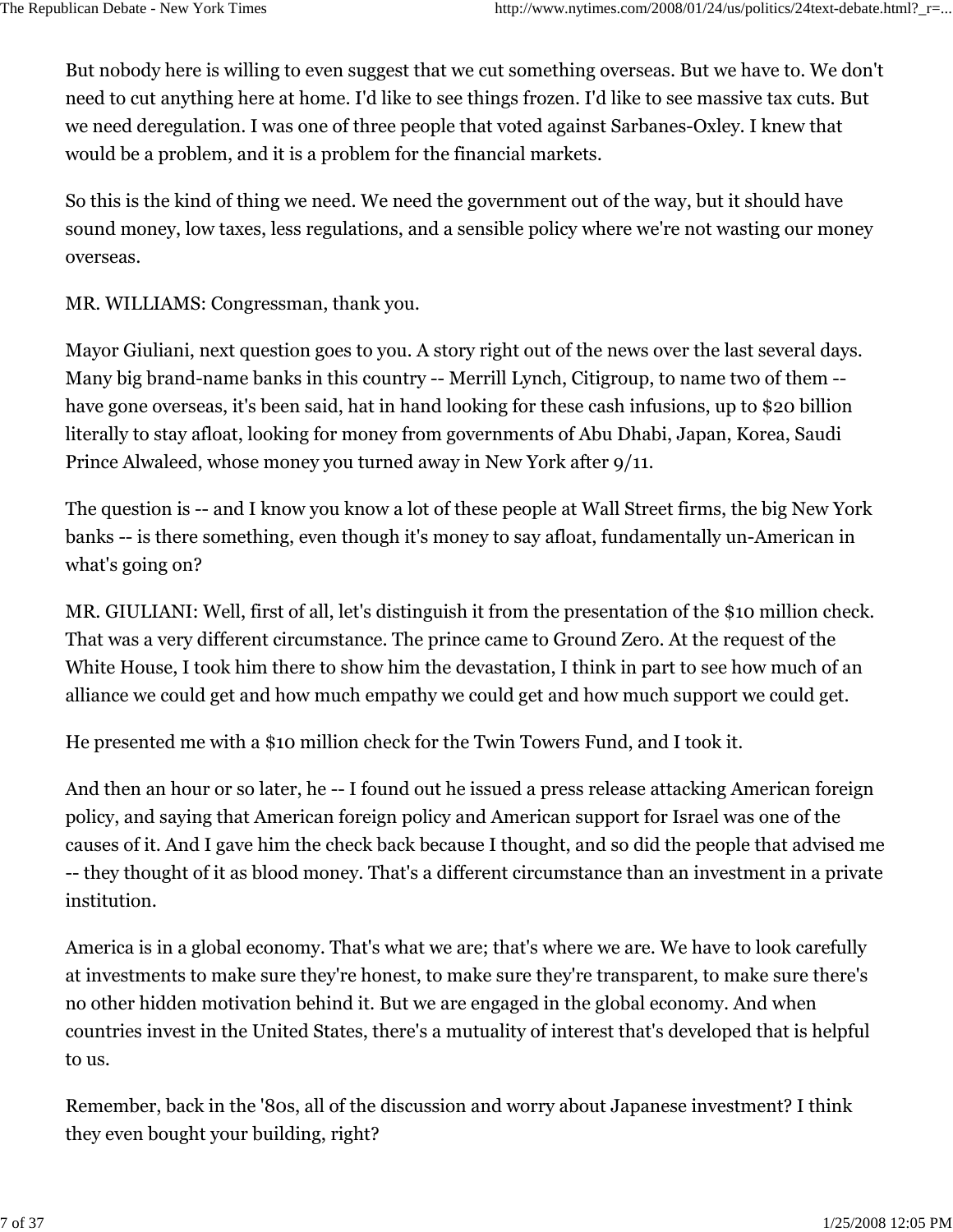MR. : Rockefeller Plaza.

MR. GIULIANI: Well, there was a big worry that it was going to become a Japanese building, and it all changed. What happened? It all worked its way into the economy. Japan and the United States became even closer friends. They're one of our strongest allies now.

I'm pretty much in favor of trade and I'm pretty much in favor of free trade.

You've got to be careful when you have investments like this that there's no ulterior motive. But if there isn't, then this is a good thing. And we should be considering what we should be selling to them. We should be very aggressive about the global economy. Americans should be thinking about how much can we sell to the rest of the world and how much can we invest in them as they're investing in us?

MR. WILLIAMS: Mr. Mayor, time up.

MR. RUSSERT: The Wall Street News and NBC News asked people all across the country in our poll today, "Which party would be better in dealing with the economy?" The Democrats had an 18-point advantage. With that in mind, and looking at the record over the last seven years, the unemployment rate in 2001 was 4.2; it's now 5.0. The debt was \$5.7 trillion; it's now \$9.2 trillion. There was a \$261 billion surplus; there's now a \$250 billion deficit. Gas was \$1.47 a gallon; it's now \$3.02.

Why should the American people continue a Republican in the White House with that kind of economic record? Senator McCain.

SEN. MCCAIN: Because you can be sure, if you watch the Democrat debates, that they will increase spending, they will increase taxes, they will expand the size of government, and they will continue the spending spree which, to a large degree, the Republicans have greater responsibility.

I'll give you some straight talk. And they will not restore the stability of the entitlement programs, which are becoming more and more unfunded in their liabilities in the future. The Democrats have already run and told us they will increase our taxes. They will increase spending.

Look, the president of the United States signed into law, two years in a row, pork barrel-laden bills, \$35 billion worth of pork, worth of earmarked projects which are outrageous. Now, we could have given a \$1,000 tax credit for every child in America for that \$35 billion. Instead we chose a bridge to nowhere.

I will, as president, veto every one of these big spending bills. I will impose some fiscal discipline. There is nothing that -- anything the Democrats have said except -- that I have seen except tax and tax, spend and spend, elect and elect.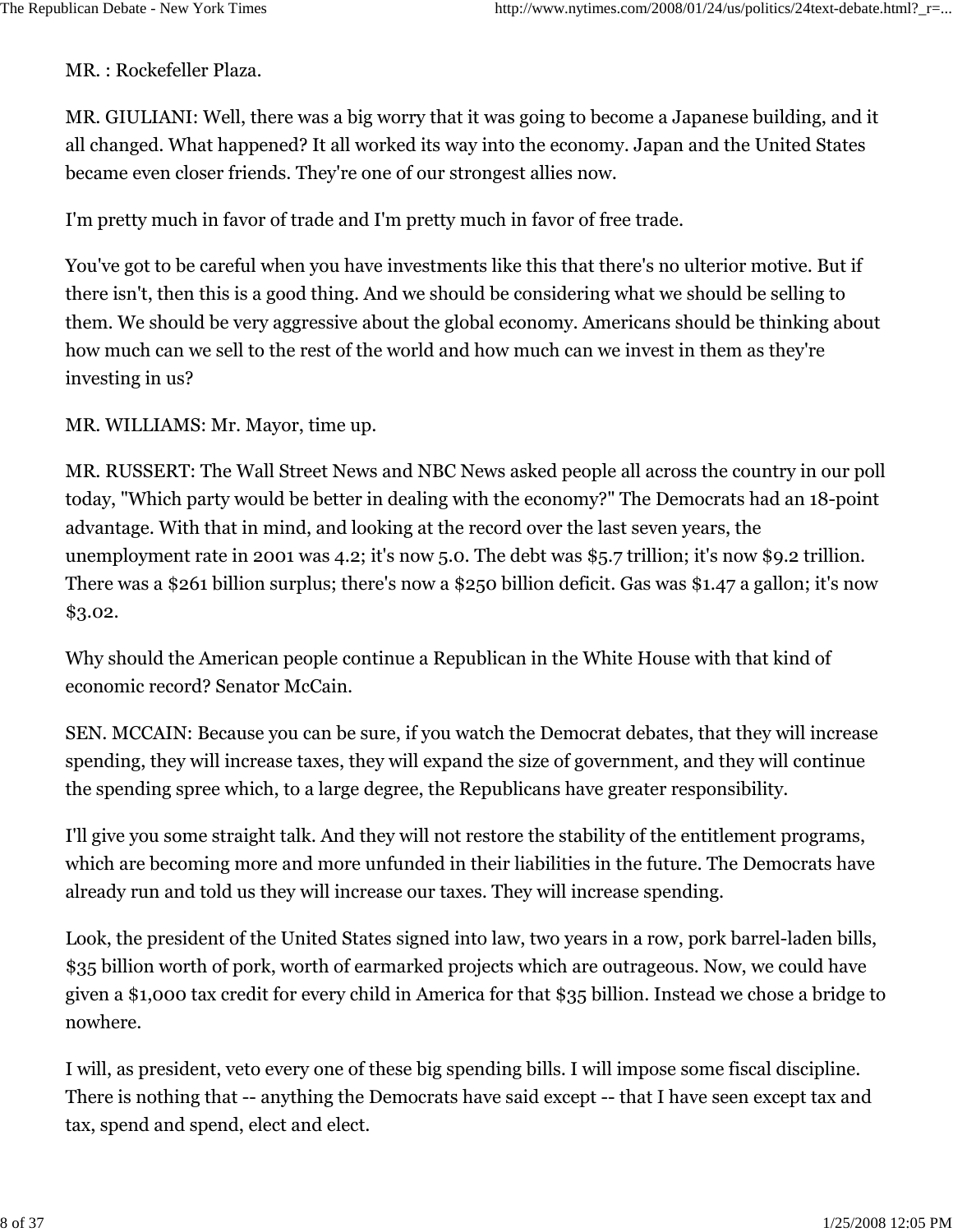We will clean up our act and we will regain the confidence of the American people as being careful stewards of our tax dollars, and we will fix this problem with having to borrow money from China, because then we will balance our budget, just like every governor in America has been required to do as well.

MR. RUSSERT: Governor Huckabee, George Bush has been president since 2001. The Republicans controlled Congress for most of those years, losing control in 2006. With this economic scorecard, why should the American people keep the Republicans in charge?

MR. HUCKABEE: Well, Tim, let me remind you, I wasn't in Washington during all this time, so that's one of the reasons they ought to give me a chance since I wasn't there messing this up.

MR. RUSSERT: So you do think that President Bush and the Republicans in Congress did not measure up.

MR. HUCKABEE: I don't think you can blame all of this on President Bush. The president also has done, I think, a fine job of making sure that the focus of his White House was also keeping us safe.

But let's look at those economic issues. A few months ago, when we were all in Dearborn, Michigan, your network was the sponsor with CNBC and MSNBC, and every one of us were asked, "How's the economy doing?" every one of my colleagues said, "It's doing great," and they gave all the numbers.

When they came to me, I know people acted like I was the only guy at the U.N. without a headset that night. But the truth is, I was the only guy on that stage who said it may be doing great if you're at the top. But if you talk to the people at the bottom of the economy, the people who are handling the bags, the people who are serving the food, you get a very different picture, because their health care costs are up dramatically.

The cost to educate their children are up. And the cost of their fuel has way outstripped any wage increase they've had.

Now, often we hear people talk about trickle-down economics, that if you have a wonderful surge in the economy that it eventually works it way down to all sectors. But there's another issue, too: there is a trickle-up impact when the economy begins to go sour. And if you pay attention to the people who are the single moms and the working people who barely get from paycheck to paycheck, you'd find out months in advance that this economy was headed for a downward turn. And that's what I think people need in the president, is somebody who understands the totality of the American family and not just the folks at the top.

MR. RUSSERT: Governor Romney, higher deficits, higher debt, higher unemployment, higher gas prices. Is that the kind of Republican record you want to run on?

MR. ROMNEY: I'm not going to run on that record, I'll tell you that. I'm going to run on my own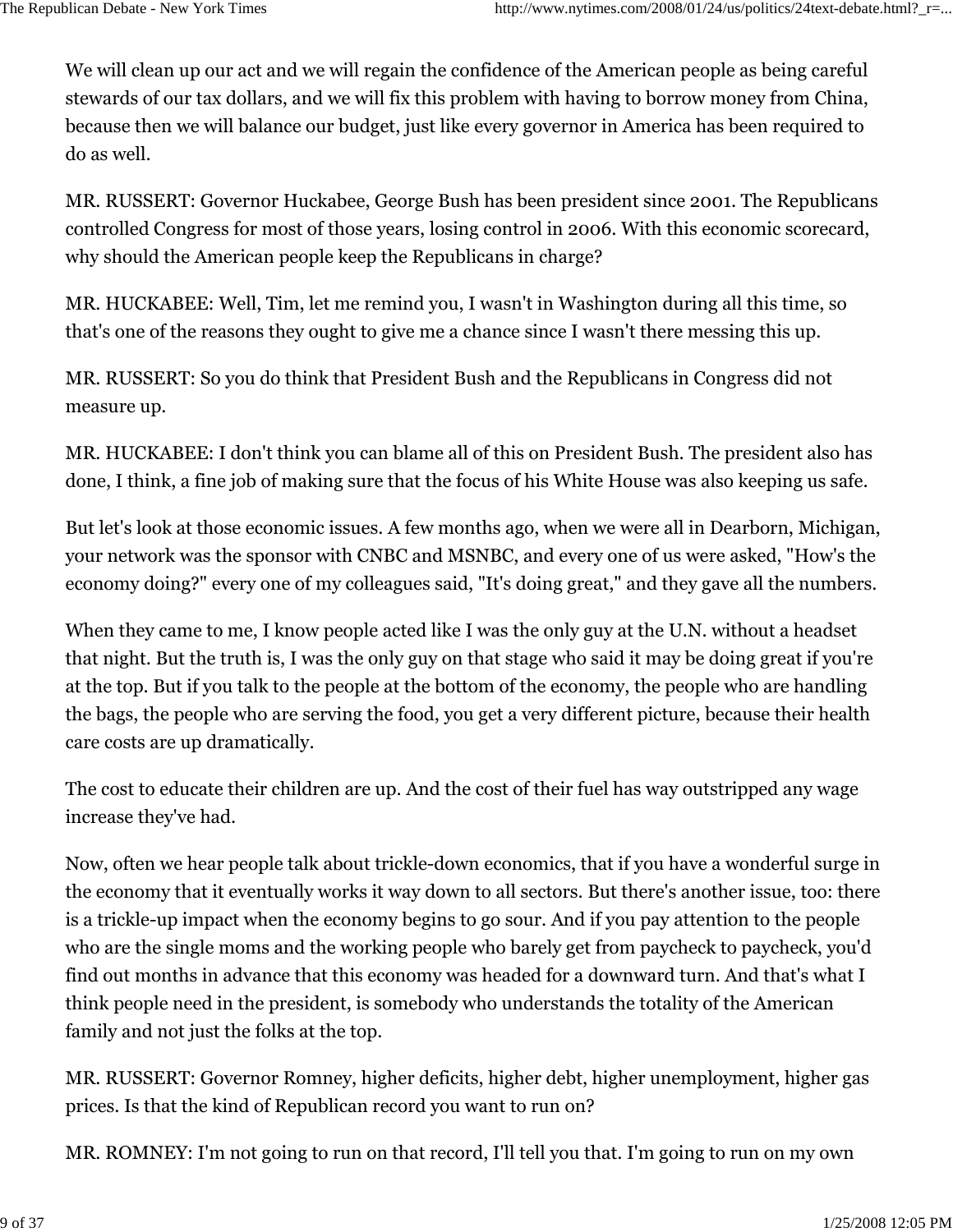record. I'm going to run on my record of having been in the private sector for 25 years, my record for having helped turn around the Olympics, my record as the governor of Massachusetts. I'll run on that record of accomplishment.

MR. RUSSERT: Will you run away from this record?

MR. ROMNEY: What I'll do is I'll run away from the record of Washington.

You see, Washington is fundamentally broken. Washington has made promises to us over the last decade that they just haven't been able to fulfill. You can go down the list. They said they'd solve the problem of Social Security; they haven't. They said they'd rein in spending; we got all sorts of people -- almost every congressman and senator says they're going to cut spending, cut those earmarks, cut that -- that mentality in Washington, but somehow every year more and more and more money goes in.

They said they'd live by high ethics. They haven't.

They said they'd solve the problem of illegal immigration. They haven't.

They said they'd get us off of foreign oil. They haven't.

Issue after issue that's been raised over the past couple -- three decades have been -- those have been spoken about, and Washington has failed to deliver. And I'm not --

MR. RUSSERT: Both parties?

MR. ROMNEY: Both parties. And change is going to have to begin with us, in our party. We're the party of change. We are the party of fiscal responsibility, and when Republicans act like Democrats, America loses. And you've seen that over the last several years.

We're going to have to make sure that we rein in spending. It's not just the -- we -- we all agree on the -- the earmarks and the pork barrel spending and the "Bridge to Nowhere." That's -- that's an easy one to take a shot at. But the big one is entitlements and reining in entitlement costs, and that's -- that's where the big dollars are.

And then you go on to say how are we going to bring down taxation, because we have the highest tax rate, next to Japan, in the world. That's -- that hurts our economy.

What you're seeing in a weakening dollar, in a declining stock market, in -- in foreign countries coming here to -- to buy into our banks, you're seeing an underground -- the foundation of our economy being shaken by the fact that we haven't been doing the job that needs to be done in Washington. And I'm going to Washington to change Washington.

MR. WILLIAMS: Governor Romney, time is up.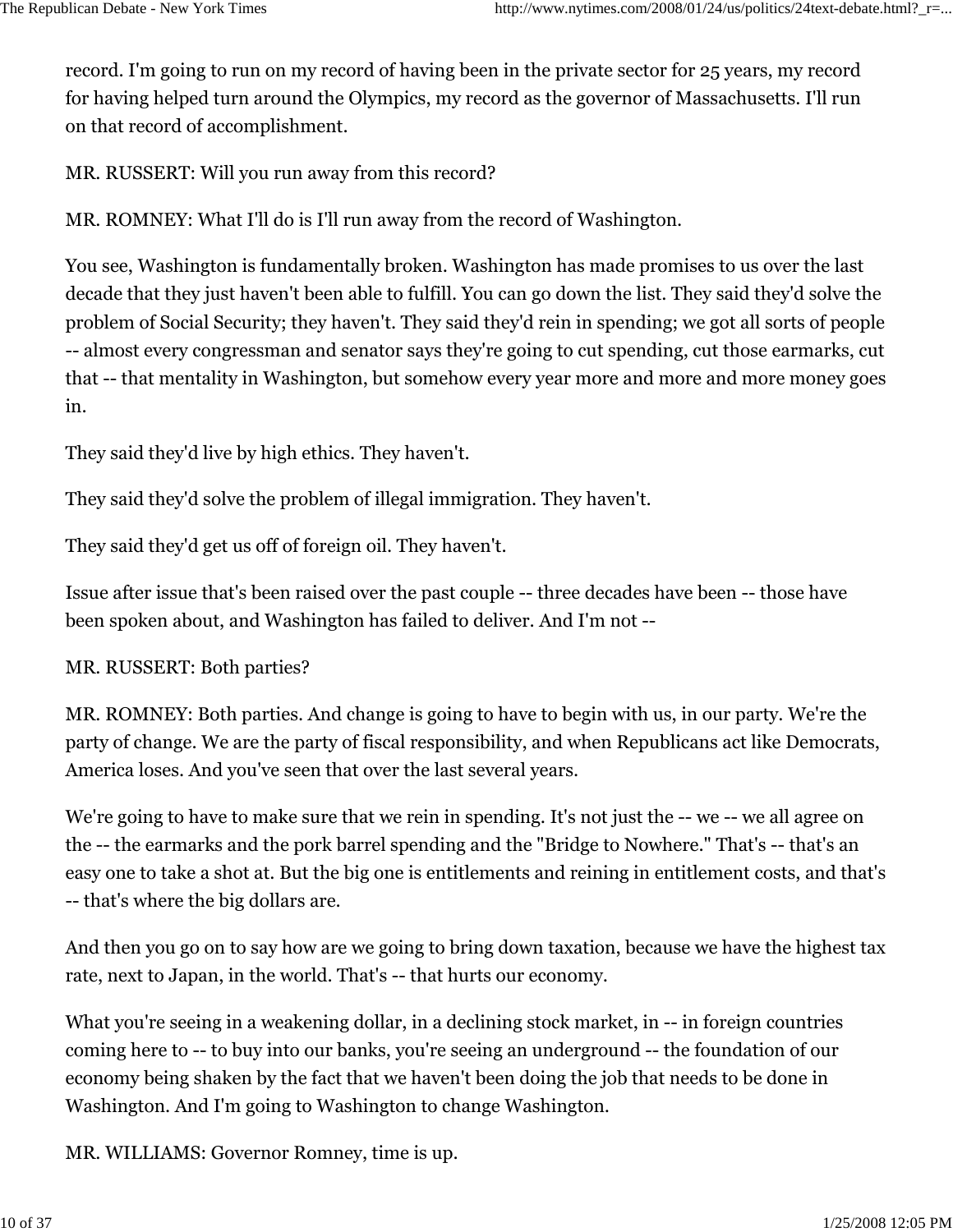Mayor Giuliani, we can give you 30 seconds. You wanted in on this.

MR. GIULIANI: I'm the only one who's actually turned around a government economy. I mean, the reality is when I became mayor of New York the economy of New York was in very, very bad shape -- tremendous deficits, ten-and-a-half percent unemployment, 300,000 jobs gone. We turned that around, cut unemployment by more than half, brought in 450,000 new jobs, and we cut taxes by 17 percent. And we did it based on growth principles, exactly the principles that are in the growth package that was introduced in Congress yesterday, which the Club for Growth said is the best stimulus for growth they've seen in a very long time. I've had the experience to do this in the 17th-largest economy in the world, and I can do it for the country.

MR. WILLIAMS: Mayor, thank you.

Congressman Paul, please take 30 seconds of your own.

REP. PAUL: Well, you know, I think that we can't run on that program. I think what we have to run on is an old-fashioned Republican program.

I can't be identified with this. I'm known as the taxpayer's best friend; I've never voted for a tax increase and I voted for the least amount of spending. So I'm not part of that crowd.

But what we need to do is -- is reinstate Republican principles. Then we could run on it. But we have drifted a long way from that, and that is because of all these programs.

But there was never my participation in this. I was waving a flag the whole time saying, slow up, slow up; this -- this isn't going well. And here we are. We're at the verge of bankruptcy.

We're -- we're moving into a new era, believe it or not. With the dollar and our economy and the world economy, this is a new era.

MR. WILLIAMS: Congressman, time is up.

As promised, our colleague Paul Tash, the editor of the St. Petersburg Times, has been very patient with us. We're going to go to some of the questions that have been sent in locally for the candidates.

Paul?

MR. TASH: Senator McCain, this question comes to us from William Harper of Bayonet Point, Florida. Our military leaders tell us that our Army is on the verge of breaking. And our economic experts tell us that we cannot sustain our economy (due to ?) deficit spending. Both tell us we cannot sustain our present efforts in Iraq.

You have stated that you would leave troops in Iraq for an indefinite period. How will you do this, both militarily and economically? Please, no generalities.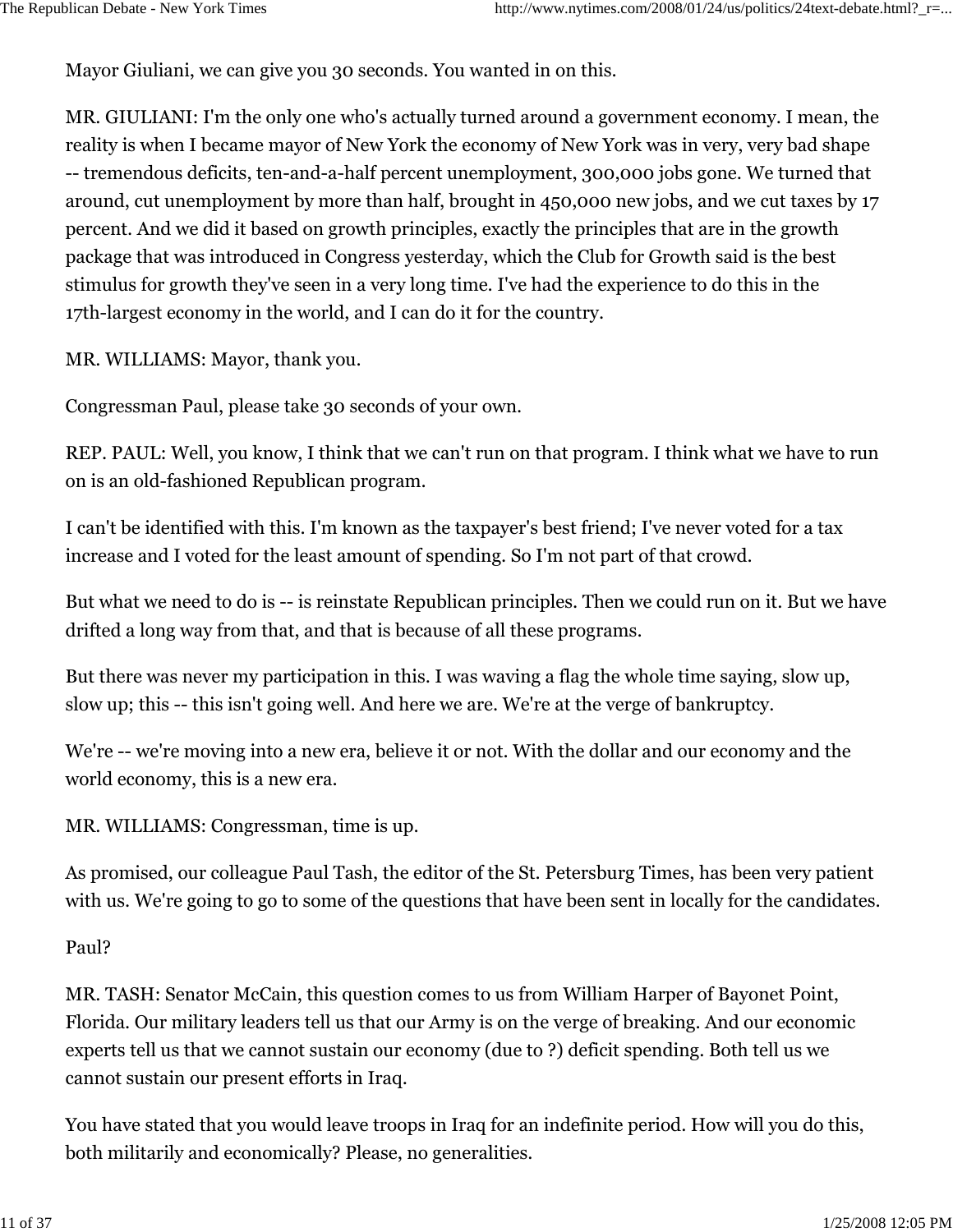SEN. MCCAIN: I know of no military leader, including General Petraeus, who says we can't sustain our effort in Iraq. So you're wrong. The fact is, we are succeeding in Iraq. We're going back down to previous levels, and we will be able to withdraw troops over time if we succeed.

If we do what Senator Clinton said that she wanted to do night before last, and that's wave the white flag of surrender and set a date of withdrawal, then we will have expenses, my friends, in American blood and treasure, because al Qaeda will then have won.

We are succeeding in Iraq, and every indicator is that, and we will reduce casualties and gradually eliminate them. Anybody who doesn't understand that it's not American presence, it's American casualties. We have American troops all over the world today and nobody complains about it because we're defending freedom.

That's one of the obligations of being the world's superpower.

I'm proud to be the only one on this stage that said that we have to abandon the Rumsfeld strategy and we have to adopt the strategy that is succeeding, and that's happened. I'm the only one that said that. It is succeeding. And we will be able to reduce our costs, and we will be able to have a stable Middle East, where our vital national interests, national security interests are at stake.

And I'm so proud of the job that the men and women in the military are doing there, and they don't want us to raise the white flag of surrender, like Senator Clinton does. They know we can win. And their message to you and to me is, let us win.

MR. WILLIAMS: Senator McCain, thank you.

Governor Romney, retired four-star U.S. Army General Barry McCaffrey is just back from one of his many trips, from Iraq, and has written a report that, an after-action report on his findings. This sentence stood out. The U.S. Army is too small and poorly resourced to continue successful counterinsurgency operations in Iraq and Afghanistan at the current level.

The question, Governor, is, how do you double the size of it, from 400,000 to 800,000, as the general recommends in here, without a draft?

MR. ROMNEY: Well, I'm recommending that we add 100,000 active- duty personnel to our military. We're right now at about 1.5 million. Take that up to about 1.6 million.

We found in our state that we were losing enrollees for the National Guard at about 6 percent per year. And the legislature and I got together and passed something called the Welcome Home Bill. We said, you know what; if you'll sign up for the National Guard, we'll pay for your entire education for four years.

We put in some other benefits as well -- life insurance and other features that we decided to pay for.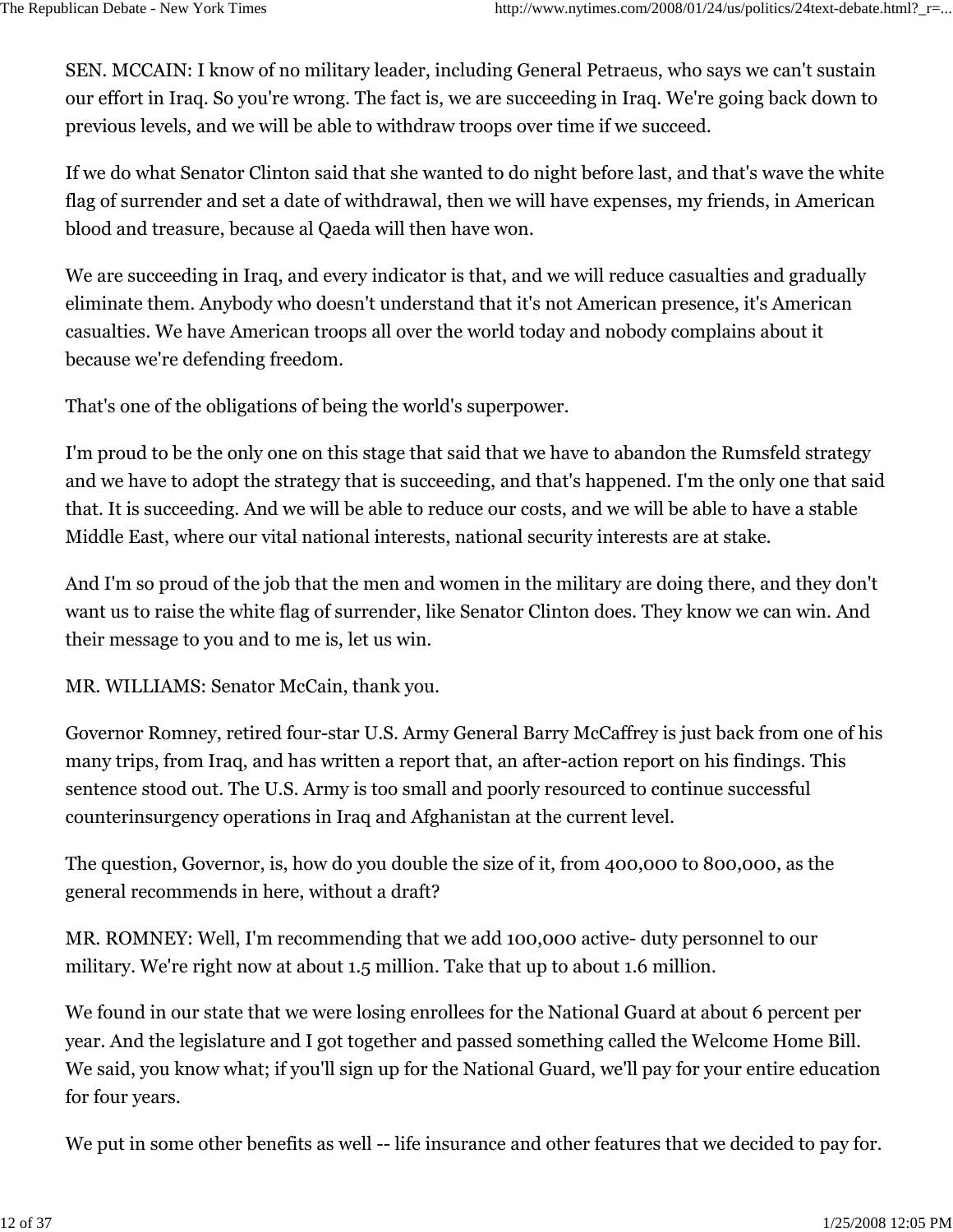And the result of that was, the next year enrollments went up 30 percent. And so if we want more people to sign up for the military, we have to improve the deal.

And -- and frankly, our GI Bill has gotten a little old. We need to update our funding level for that, so that young people who go into the military get a full ride as they come home and get to go into college.

But let me step back also and just talk about what we saw the other night with the Democratic debate, as we think about the commitment that needs to be made to Iraq and Afghanistan. It is simply unthinkable that the Democrats would have said at that debate, when they were asked, "What's more important to you, that we get out or that we win," that with their answer -- they wouldn't answer it directly, but with each of their answer, it was very clear getting out was their only objective, just get out as fast as you can, regardless of the consequences. And that's simply wrong. We cannot turn Iraq over to al Qaeda and have al Qaeda have a safe haven from which they could recruit people to carry out bombings, to attack this country and our friends around the world. It's unthinkable. And that's why I will not walk away from Iraq until we have been successful and finish that job.

And one more thing. What -- what an audacious and arrogant thing for the Democrats to say, as Hillary Clinton did, that they are responsible for the progress that the surge has seen, by virtue of their trying to pull out so quickly.

Look, the success over there is due to the -- the blood and the courage of our servicemen and -women, and to General Petraeus and to President Bush, not to General Hillary Clinton.

MR. WILLIAMS: Governor, thank you. Tim. (Applause.)

MR. RUSSERT: The Wall Street Journal/NBC News poll today, the highest percentage ever of Americans -- six in 10 -- said that the removal of Saddam Hussein from power was not worth the price we have paid in blood and treasure. Every Democratic -- (applause) -- excuse me. Excuse me, please. The Democratic nominee will go to the country and say the war in Iraq is a bad idea not worth the price in blood and treasure, and we should get out.

I want each of you to take 30 seconds. Will you go to the country, Senator McCain, and say the war was a good idea worth the price in blood and treasure, and we will stay?

SEN. MCCAIN: It was worth getting rid of Saddam Hussein. He had used weapons of mass destruction, and it's clear that he was hell-bent on acquiring them.

The problem was not the invasion of Iraq; the problem was the mishandling of Iraq for nearly four years by Rumsfeld. And again, I railed against that. I was criticized by Republicans. There were others that -- that called for a phased or secret withdrawal.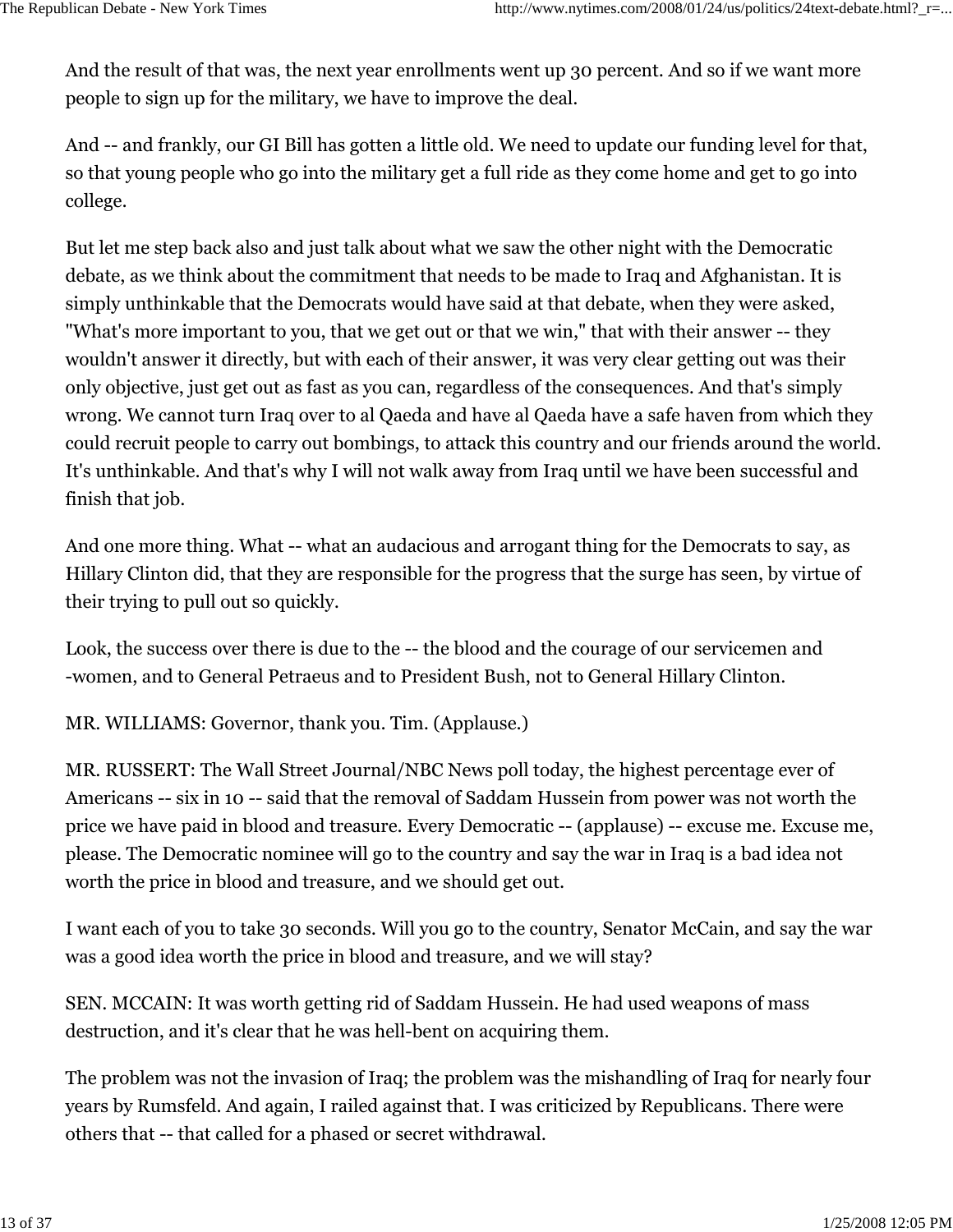The war in Iraq is justified because of the threat of Saddam Hussein.

It was the mishandling of the war. Now we're on the right track. Now we are succeeding. And if we withdraw and if we decide that we have to get out of there, I guarantee you al Qaeda will be trumpeting to the world that they have defeated the United States of America --

MR. RUSSERT: But Senator, my question is, was the --

SEN. MCCAIN: (Inaudible) -- my answer.

MR. RUSSERT: -- was the war a good idea, worth the price in blood and treasure?

SEN. MCCAIN: It was a good idea. It was not worth the failures that happened, but it is worth it at the end of the day because we will have peace and success in the Middle East, and our men and women will return, and return with honor, and they won't have to go back and fight al Qaeda there.

MR. RUSSERT: Mayor Giuliani, was the war a good idea and worth the price in blood and treasure?

MR. GIULIANI: It's very, very interesting the way you put that question is with a poll, because when the polls were six and seven out of 10 Americans thinking it was a good idea, Hillary Clinton was in favor of the war. And now when the polls are six out of 10 are against, Hillary Clinton is against the war.

MR. RUSSERT: What does Rudy Giuliani think?

MR. GIULIANI: I was for it when six out of 10 were for it; I'm for it when six out of 10 are against it. I'm for it not because of polls but because America is in a war, an Islamic terrorist war against us. America has to succeed in Iraq. And the goal in Iraq is an Iraq that's stable and an ally of the United States. And to be president of the United States, you have to be able to read polls, but you can't have them push you around.

MR. RUSSERT: Congressman Paul, was the war a good idea, worth the blood and treasure that we have spent?

REP. PAUL: It was a very bad idea, and it wasn't worth it. (Cheers, applause.) The al Qaeda wasn't there then; they're there now. There were no weapons of mass destruction. Had nothing to do with  $9/11.$ 

There was no aggression. This decision on policy was made in 1998 under the previous administration because they called for the removal of Saddam Hussein. It wasn't worth it, and it's a sad story because we started that war and we should never be a country that starts war needlessly.

MR. RUSSERT: Governor Huckabee, was the war a good idea, and is it worth the cost in blood and treasure?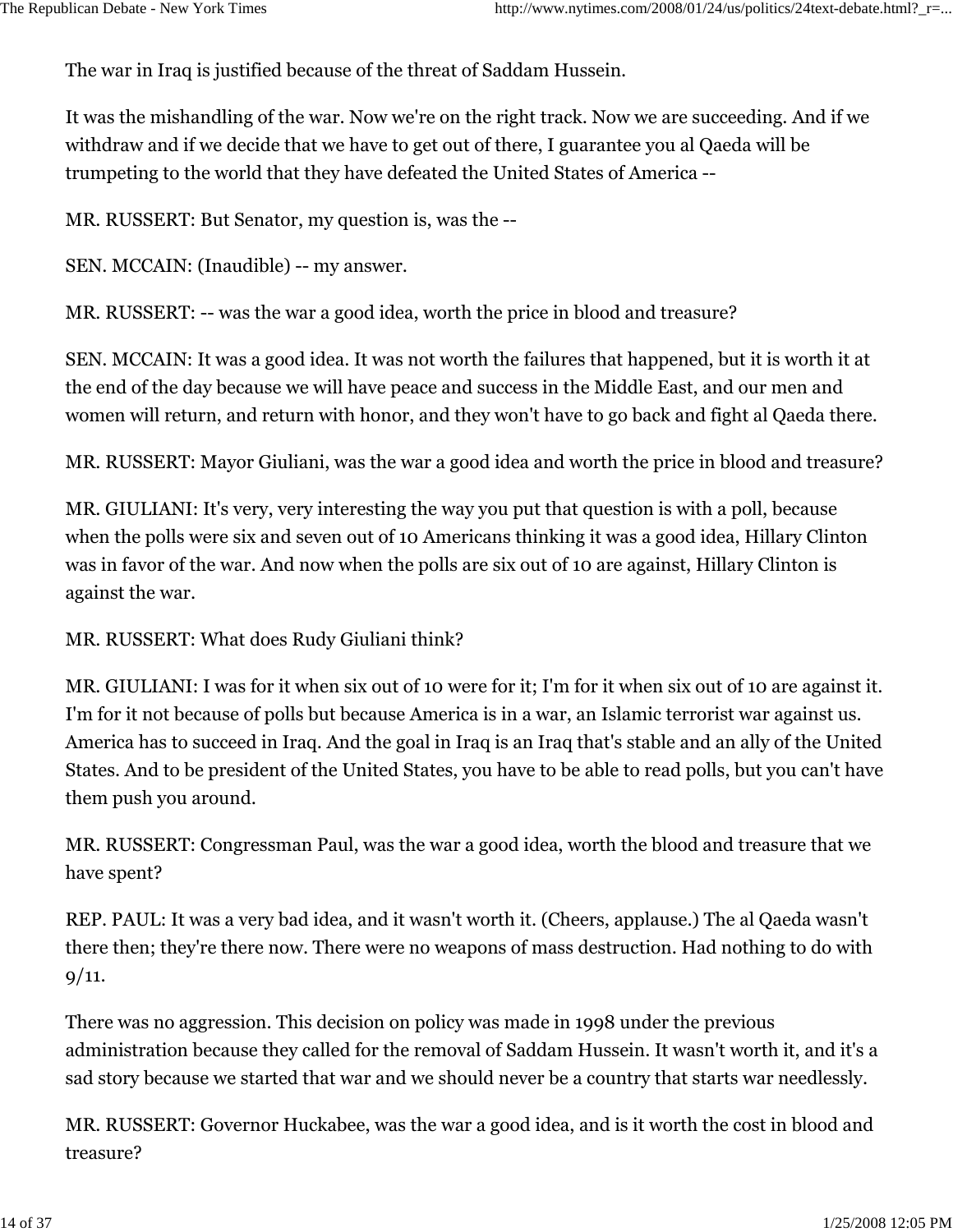MR. HUCKABEE: I supported the president when he led us into this, as did the Democrats. And I think we owe him not a lot of scorn; we owe him our thanks that he had the courage to recognize there was a potential of weapons of mass destruction, and whether than wait until we had another attack, he went and made sure that it wasn't going to happen from Saddam Hussein.

Now, everybody can look back and say, oh, well, we didn't find the weapons. It doesn't mean they weren't there. Just because you didn't find every Easter egg didn't mean that it wasn't planted.

My point is that when the president acted, this country was united in believing it was a necessary thing to do. It's easy to second-guess a president. Whoever of us is elected, we'll be second- guessed, too. But I hope we have the courage and the resolve, once we commit to something, to make sure that we don't back away just because the polls say we should.

MR. RUSSERT: Governor Romney, was the war in Iraq a good idea worth the cost in blood and treasure we have spent?

MR. ROMNEY: It was the right decision to go into Iraq. I supported it at the time; I support it now.

It was not well managed in the -- after the takedown of Saddam Hussein and his military. That was done brilliantly, an extraordinary success. But in the years that followed, it was not well -- we were undermanaged, underprepared, underplanned, understaffed, and then we come into the phase that we have now. The plan that President Bush and General Petraeus put together is working. It's changing lives there.

And perhaps most importantly, it's making sure that al Qaeda and no other group like them is becoming a superpower, if you will, in the communities, and having a safe haven from which they launch attacks against us.

It's critical for us. When we think about debating the Democrats, they might want to go back and talk about what happened at the beginning. But the most important issue is what do we do now, and their just run and retreat regardless of the consequences is going to be a real problem for them when they face a debate with a Republican on the stage.

MR. WILLIAMS: Governor Romney, thanks. Time is up.

As we go to a break, two quick notes. We've asked members of the audience prior to going on the air tonight to not applaud, no outbursts of any kind. We're going to have to repeat that request.

Number two, we have embedded in tonight's broadcast two short commercial breaks to give everyone in here a break. We're going to take the first of those now. When we come back in the next segment, the candidates will ask each other the questions. (Applause.)

(Announcements.)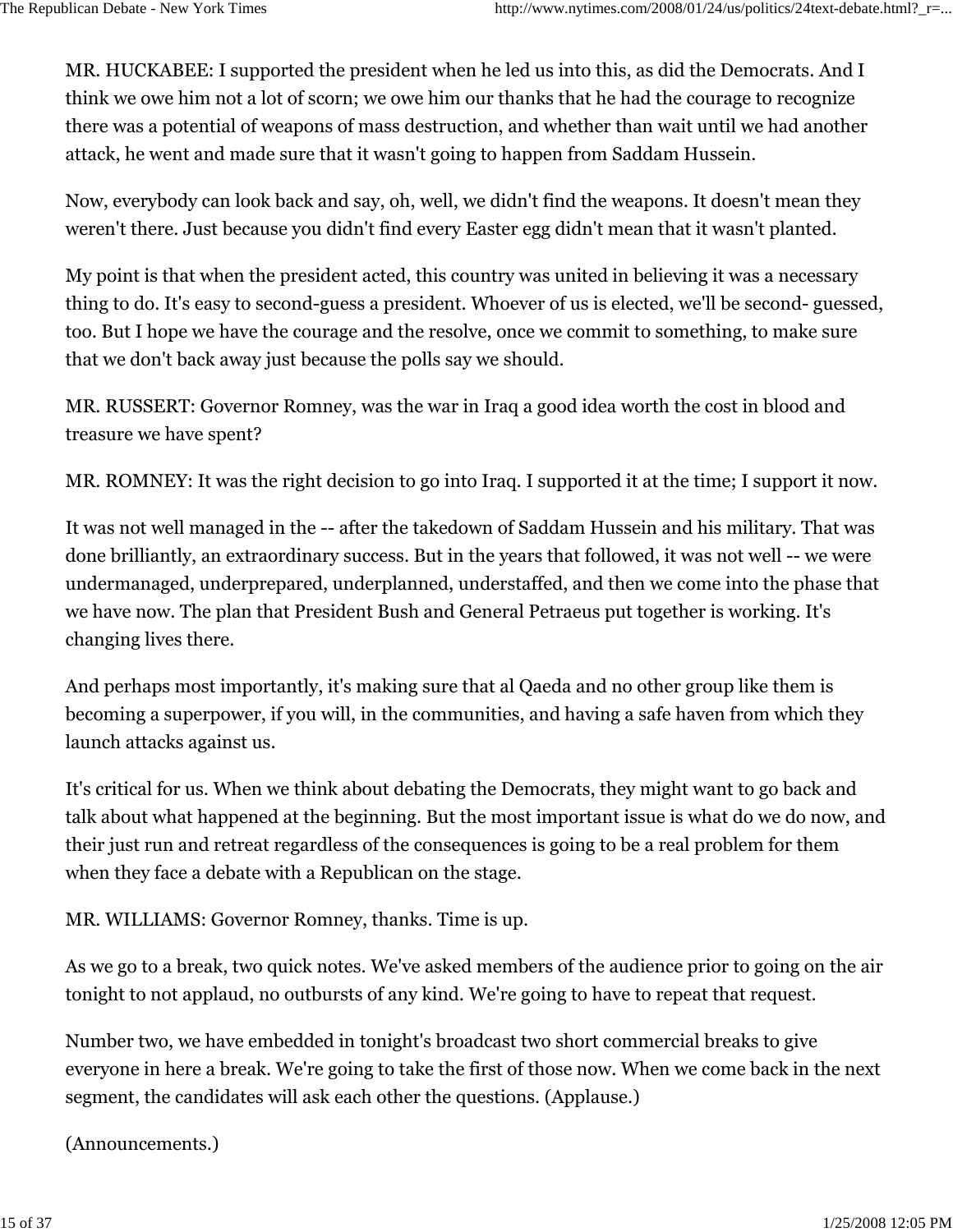MR. WILLIAMS: We are back in Boca Raton, Florida, where we just now have a quorum back on stage. Our candidates are assembled, and we are going to begin the second segment of tonight's debate, where the candidates can ask the fellow candidate of their choice a question. The answer falls into the 90-second category, in the exigency that a rebuttal is required, those again moderator's discretion for 30 seconds.

We're going to start this round with Governor Romney.

MR. ROMNEY: I think Governor Huckabee raised a good question when he spoke about China and the impact of China. I think what you're seeing in the world is that as the emergence of Asia occurs, that the demand for more oil around the world is driving prices very high. The Chinese are supplying to us today toys and Christmas tree ornaments and dog food, but they're going to want to make jumbo jets and patents for various medicines and software. They're going to be a much tougher competition, China is, competitor, than we have seen from Europe in a long time.

And the question that I have is, how are we going to make sure that as we compete with China, and I'm going to address this to Mayor Giuliani, as we compete with China, how do we make sure that trade is done in a way that levels the playing field? How do we make sure that China stabilizes the world economically, but that we protect American industry and American jobs, and do not cause a departure of jobs from this country? What kind of relations do we need to have with China economically?

I know our military issues but economically, Mayor, what kinds of things do you think we can do to make sure that the trade is done at a level playing field, and where American industries are strengthened and not put in jeopardy by virtue of the growth of this great part of the world?

MR. GIULIANI: Before, I told you I wasn't going to answer your question. (Laughter.) But I will. We were kidding around about the questions before, who was going to ask whom.

The reality is that China is a great opportunity for America and a great caution for America, both. It's a great opportunity for us to engage, to engage in trade, and the more America engages in trade, the more we get to know a country, the less likely we are to have military hostilities.

I think we should be working with China to try to push down some of these barriers; protection for intellectual property; rule of law; an ability to sue in China, so that you can be protected if you're doing business there. We've got to be very careful about what we import from China, from the point of view of safety and security, not as much from the point of view of our economy.

And then I think we have to look at the rise of China as a wonderful opportunity. I see 20 (million) or 30 million people coming out of poverty in China every year. To me, that's 20 (million) or 30 million more customers for the United States. That's 20 (million) or 30 million more people we can be selling things to.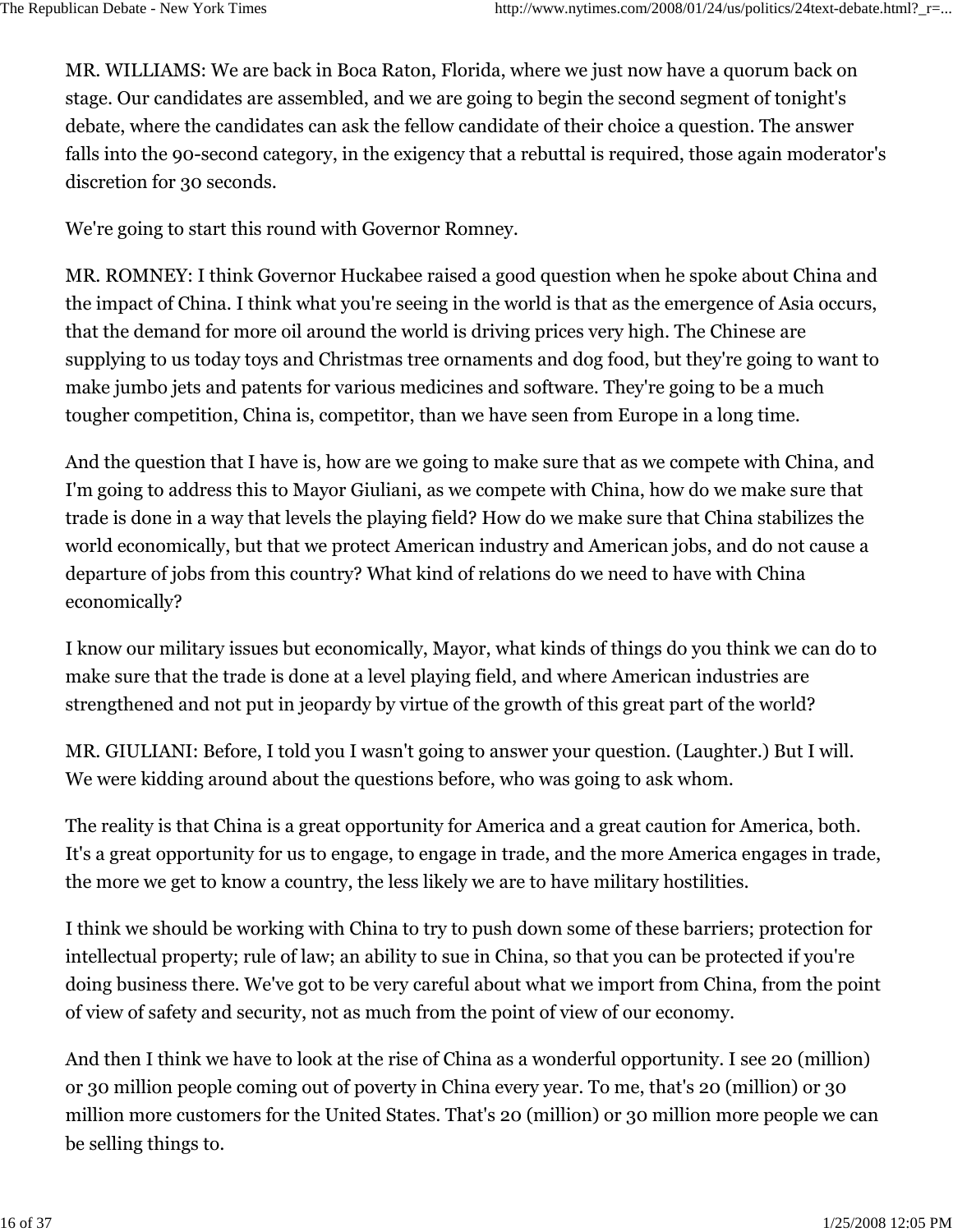We should be thinking like aggressive entrepreneurial Americans. What can we sell to China? We can sell them energy independence. They need it more than we do. We can sell them health processes. We can sell them information processes. They are at a level of development that's here. We're at a higher level of development. They need to buy what we have.

And then I believe there's a military aspect to it as well. I think we should increase the size of our military substantially to overcome the damage that Bill Clinton did with the peace dividend, because when the two of you were talking about the military, what I wanted to jump in and say was, a lot of the cause of this was Bill Clinton's peace dividend, in which he cut the military 25 and 30 percent.

We've never redone or did up -- made up for that damage.

MR. WILLIAMS: Time.

MR. GIULIANI: We have to do that.

MR. WILLIAMS: Time, Mr. Mayor.

And a reminder to our candidates. Number one, these are questions to each other. And number two, please use the blinking lights as your guide to when time is up.

Senator McCain, your turn to ask a question of one of your colleagues.

SEN. MCCAIN: Governor Huckabee, you have been one of the strongest and most persuasive proponents of the so-called fair tax. And it is -- I must tell you, every town hall meeting I have, there's somebody that shows up with a T-shirt on and there's enormous groundswell for it.

How do you answer the criticism that a flat-out just sales tax wouldn't cause lower-income Americans more of the pain and the burden of running our government and paying for its operations? How do you respond to that particular criticism of it? And also, how do you account for the resonance that this proposal has gotten throughout the nation?

MR. HUCKABEE: Well, the reason that it's getting resonance is because people would love to see the IRS abolished. They know, as Dr. Phil might say: We've had it since 1913; how's that working out for us? It's not working out so well. The fact is we're penalized for productivity in this country. The harder you work, the more you earn, the more the IRS and the government wants from you.

What the Fair Tax does is says, we want you to earn; we want you to save and we want you to buy things and sell things and make a profit. Republicans ought to embrace the Fair Tax, as should Democrats, because it stops this nonsense and goes to the common sense of the idea that we should encourage people to work and get something for it.

(Cross talk.)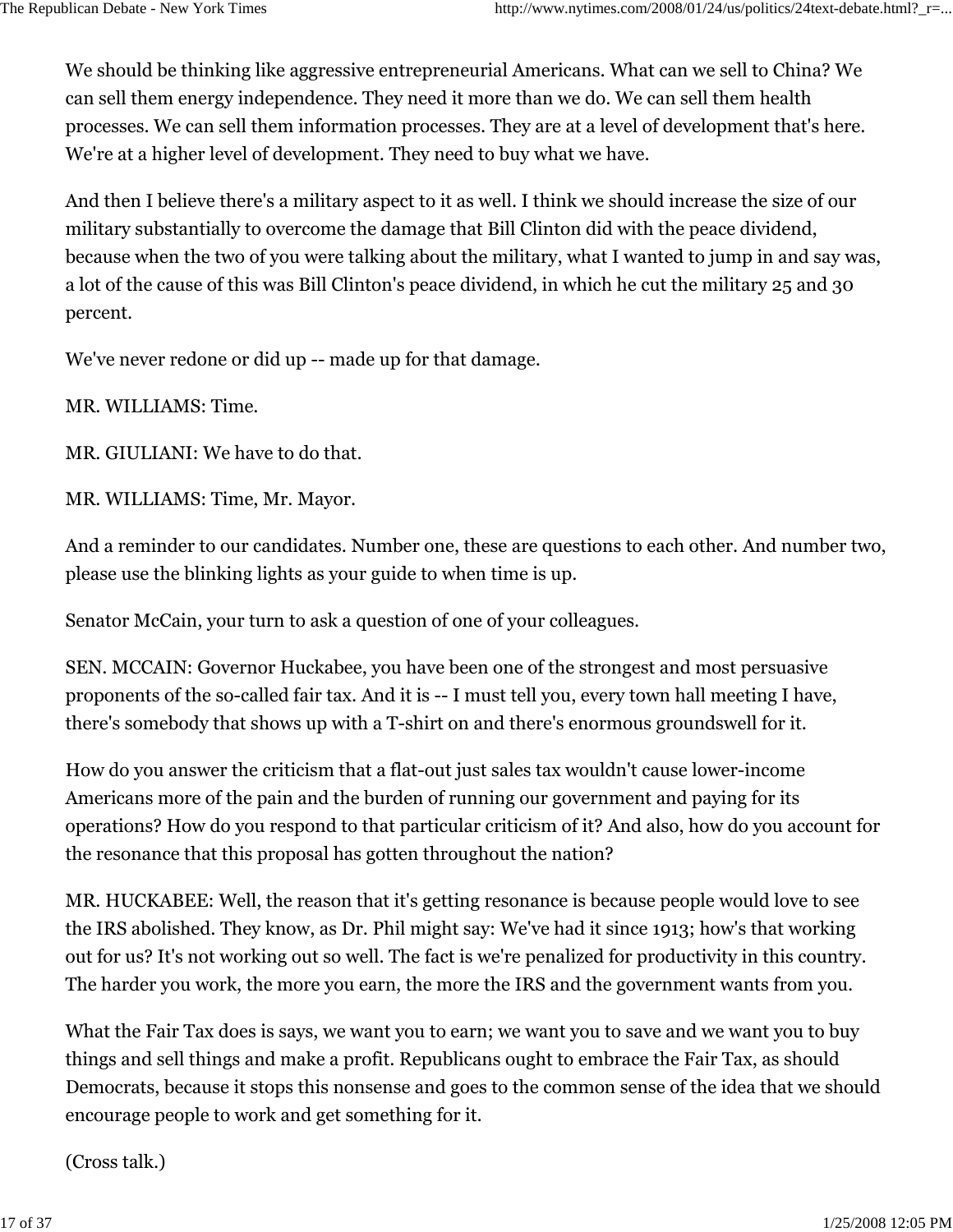Now, on the bottom end of the spectrum, here's the thing. A lot of people have never read the entire Fair Tax because when I first heard about the Fair Tax, the consumption tax, quite frankly it sounds like it would be oppressive and regressive to the poor. The poor come out best of all because of the provision in the Fair Tax called the prebate in which every American, each month, is given the amount of the Fair Tax back up to the level of poverty. Everybody gets it, not just those under the level of poverty.

It actually untaxes the poor, untaxes the elderly. It makes sure that we don't end up paying taxes on groceries and medicine and the basic necessities of life. And for each third of the economy, there is a benefit, about a 14 percent benefit for those at the bottom; those in the middle, about a 7 percent; even those at the very top end of the economy end up with about a 5 percent benefit.

Everybody gets in the economy -- no more underground economy. Drug dealers, prostitutes, pimps, gamblers, non-Republicans -- (laughter) -- all of those people out there will be paying taxes. Nobody's working under the table.

And so you have now a broad base in which you're receiving the money. And it's a completely different, transparent tax system, as opposed to the one now, where about 22 percent of our products we buy, the tax is hidden into it.

Corporations don't pay tax; they build that cost in, pass it on to the consumer.

MR. RUSSERT: Time.

MR. HUCKABEE: And what's killing the American economy is that embedded tax and the invisibility of the tax. That's why I support the Fair Tax.

MR. RUSSERT: Governor, time is -- Governor?

MR. HUCKABEE: I want to -- I want to put the IRS out of business.

MR. RUSSERT: Governor, there's a real issue of enforceability. I want to ask a follow-up. The Citizens for Tax Justice say that 93 percent of Americans in effect pay less than 15 percent tax right now. You're imposing a 30 percent sales tax. How does that help the 93 percent of Americans who are paying 15 percent or less right now?

MR. HUCKABEE: Well, first of all, Tim, it's 23 percent if we were to break even.

And they're not paying 15 percent; that's in their visible tax in the terms of the takeout from their checks. When you include the built-in tax, the embedded tax in the products we buy that corporations build in, the average American is paying 33 percent in his or her taxes. The average American is working through the month of May just to pay off the government. It would be a dramatic difference if the taxpayers got to choose the taxes, which they would do under the Fair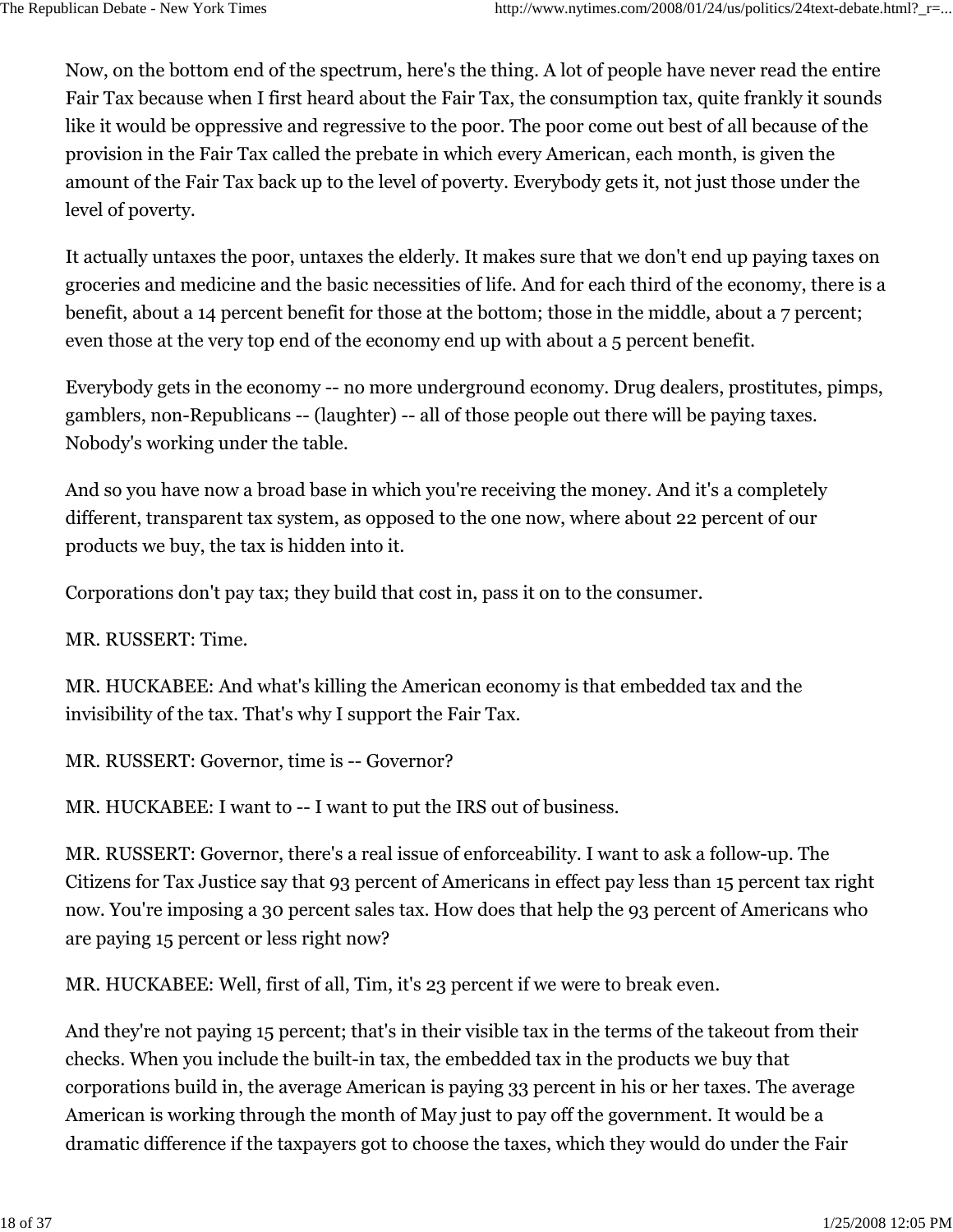Tax.

I think most of us realize that there's got to be a better system. The one we have now is irreparably broken. It's chased jobs. Now we have \$12 trillion of working capital moved offshore because our tax system has chased it away.

MR. WILLIAMS: Time for the rebuttal is up.

Congressman Paul, a question for one of your colleagues on stage.

REP. PAUL: My -- my question is for Senator McCain.

This is an economic question that I wanted to ask. It has to do with the President's Working Group on Financial Markets.

I'd like to know what your opinion is of this and whether you would keep it in place, what their role would be, or you would get rid of this group. And if you kept the group, would you make sure we would see some sunlight and know what they're doing and how they're being involved in our markets?

SEN. MCCAIN: Well, obviously we'd like to see more sunshine.

But I as president, as every other president, rely primarily on my secretary of the Treasury, on my Council of Economic Advisers, on the head of that. I would rely on the circle that I have developed over many years of people like Jack Kemp, Phil Gramm, Warren Rudman, Pete Peterson and the Concord group. I have a process of leadership, Ron, that is sort of an inclusive one that I have developed, a circle of acquaintances and people that are supporters and friends of mine who I have worked with for many, many years.

REP. PAUL: So you'd get rid of the group?

SEN. MCCAIN: You remember back in 1982 when Phil Gramm -- Phil Gramm and Warren Rudman and Gramm-Latta and all of those people got the first real tax cuts done, the real -- first real restraints in taxes. I was there. You were there. And I rely on those people to a much larger degree than any, quote, "formal" organization, although the secretary of Treasury is obviously one of the key and important posts that I would have.

MR. WILLIAMS: Senator, thank you.

Governor Huckabee.

GOV. HUCKABEE: Mitt, I'd like to ask you a question that came up during your interview with Tim Russert on "Meet the Press," and it has to with the Second Amendment. You have indicated that you support Second Amendment, but on that interview, you indicated that you also supported a ban on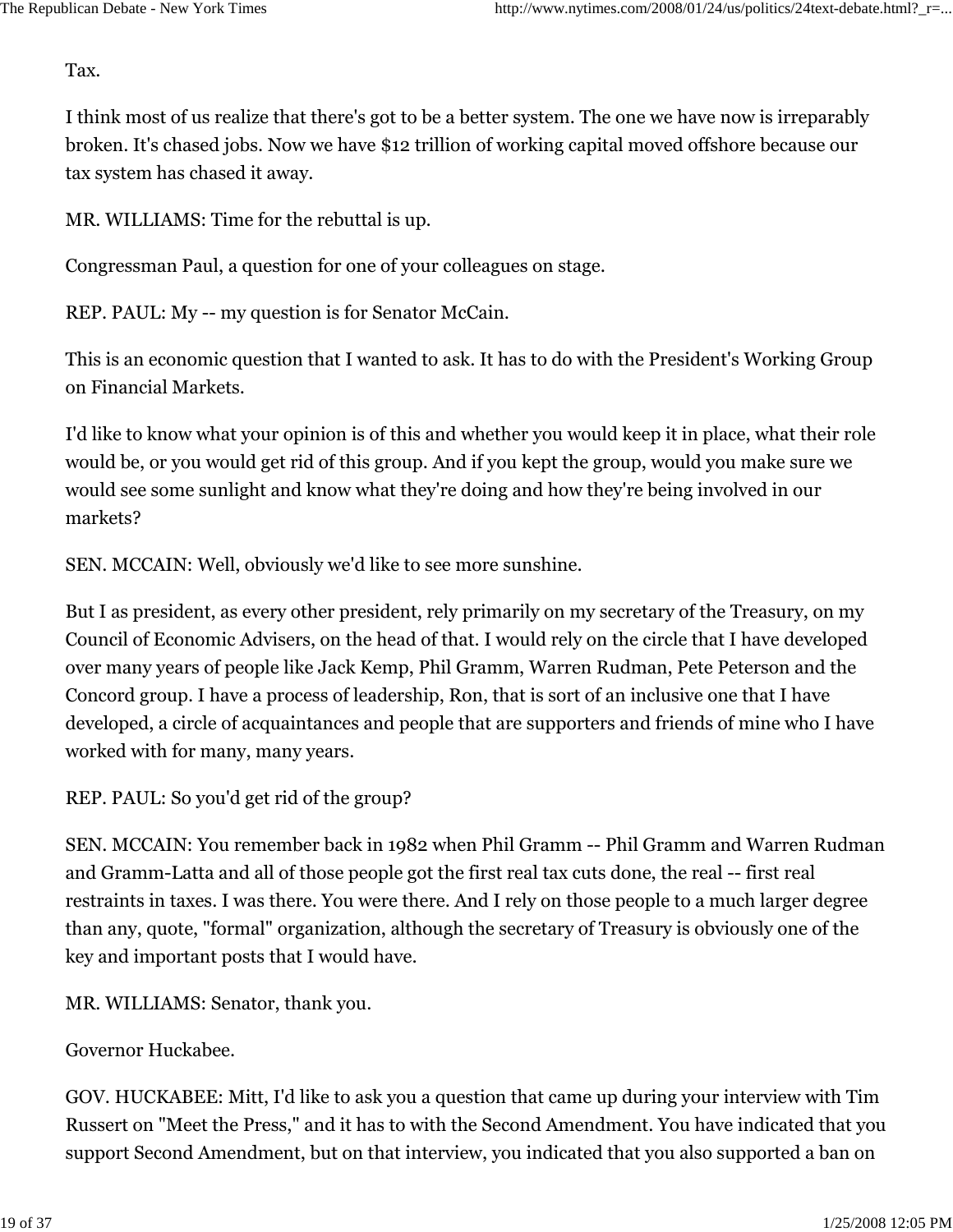so-called -- and I use the term "so-called" -- assault weapons and supported Brady.

For many of us who are strong adherents of the Second Amendment, that's not quite consistent, to say you're for Brady and so-called assault gun ban, but supported the Second Amendment, because we see that -- that's really a denial of the Second Amendment. I'd appreciate some clarification on do you support Brady, do you support the assault weapon ban, and your position on exactly what restrictions government should put on Second Amendment rights.

MR. ROMNEY: I do support the Second Amendment, and I believe that this is an individual right of citizens and not a right of government. And I hope the Supreme Court reaches that same conclusion.

I also, like the president, would have signed the assault weapon ban that came to his desk. I said I would have supported that and signed a similar bill in our state. It was a bill worked out, by the way, between pro-gun lobby and anti-guy lobby individuals. Both sides of the issue came together and found a way to provide relaxation in licensing requirements and allow more people to -- to have guns for their own legal purposes. And so we signed that in Massachusetts, and I said I'd -- I would would support that at the federal level, just as the president said he would. It did not pass at the federal level.

I do not believe we need new legislation.

I do not support any new legislation of an assault weapon ban nature, including that against semiautomatic weapons. I instead believe that we have laws in place that, if they're implemented and enforced, will provide the protection and the safety of the American people. But I do not support any new legislation, and I do support the right of individuals to bear arms, whether for hunting purposes or for protection purposes or any other reasons. That's the right that people have.

MR. WILLIAMS: Mayor Giuliani, a question for one of the candidates.

MR. GIULIANI: I have a question for Governor Romney.

Governor, people in Florida, as you know, traveling back and forth across the state as I have, are having real difficulties getting property insurance. Some of them can't afford it. For some it's not accessible at all. They're living in these homes already and they may lose their homes. And, added to the other burdens now in our economy, this is a really very difficult burden.

Senator McCain has said that he does not support a national catastrophic fund as a backstop. I do. I believe it's necessary. I believe it can be done in a way that is responsible and in a way that ultimately would actually cost the government less money. Senator McCain believes that FEMA should handle this.

SEN. MCCAIN: Who's answering this question? (Laughter.)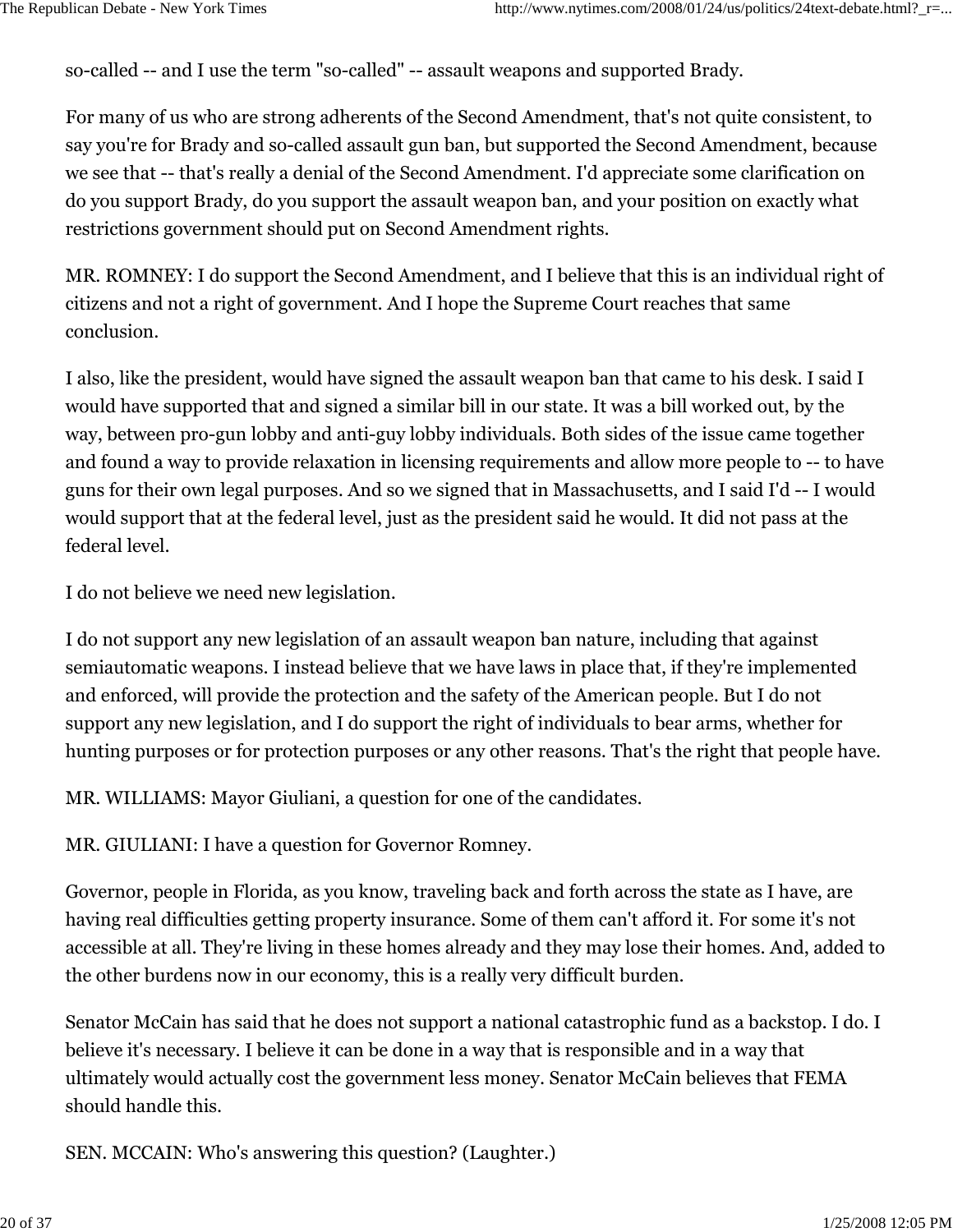MR. GIULIANI: Well, you can answer it too, John.

SEN. MCCAIN: Thank you.

## MR. GIULIANI: Okay.

Now, you've said that -- I'm not sure exactly the position that you took on it, and you said you were going to talk to the insurance companies and get their advice. And I wonder if you have come to a position on it, because I think this is something that is important to the people of Florida. Do you have a position on the national catastrophic fund? Yes? No? And what qualifications?

MR. ROMNEY: The answer is yes, I do support some kind of national catastrophic effort to make sure that people can get homeowner's insurance that protects them against flood or hurricane or tornado or whatever natural disaster might occur, or man-made disaster in some cases.

We had the problem not just in Florida, but we also had the problem in Massachusetts. Those poor folks that are snow birds, that go from Massachusetts to Florida, see it in both states, because people who live along the coastline across the Atlantic have the same problem. Getting homeowner's insurance is oftentimes almost impossible.

And so what we're going to have to do, as you just indicated, we're going to have to work together to create a program that gets people in high-risk areas insured. Now, I'm not in favor of saying that the people in Iowa should have to subsidize the people in Massachusetts or the people in Florida -- that doesn't make a lot of sense -- but to have those states that are in high-risk areas come together and say, "How do we organize an effort on a national basis that actuarially deals with the differences between different states and the different risks they face and make sure that we have a backstop behind the private insurance industry?"

That makes a lot of sense, and that's something which I -- well, frankly, I took on tough problems like that in health insurance. People thought it was impossible to get everybody health insurance. And I got a group of people together from the industry, from government, from academics. We came together and we found a way to get everybody insured with private free-market health insurance. And I want to do the same thing with regards to --

MR. GIULIANI: But in that case, you used mandates, and you're not in favor of mandates for the country.

MR. ROMNEY: Well, that's a whole different question, so we'll come back and talk about our health insurance plan.

MR. WILLIAMS: We are --

MR. ROMNEY: But I do support an effort to get everybody some form of catastrophic coverage.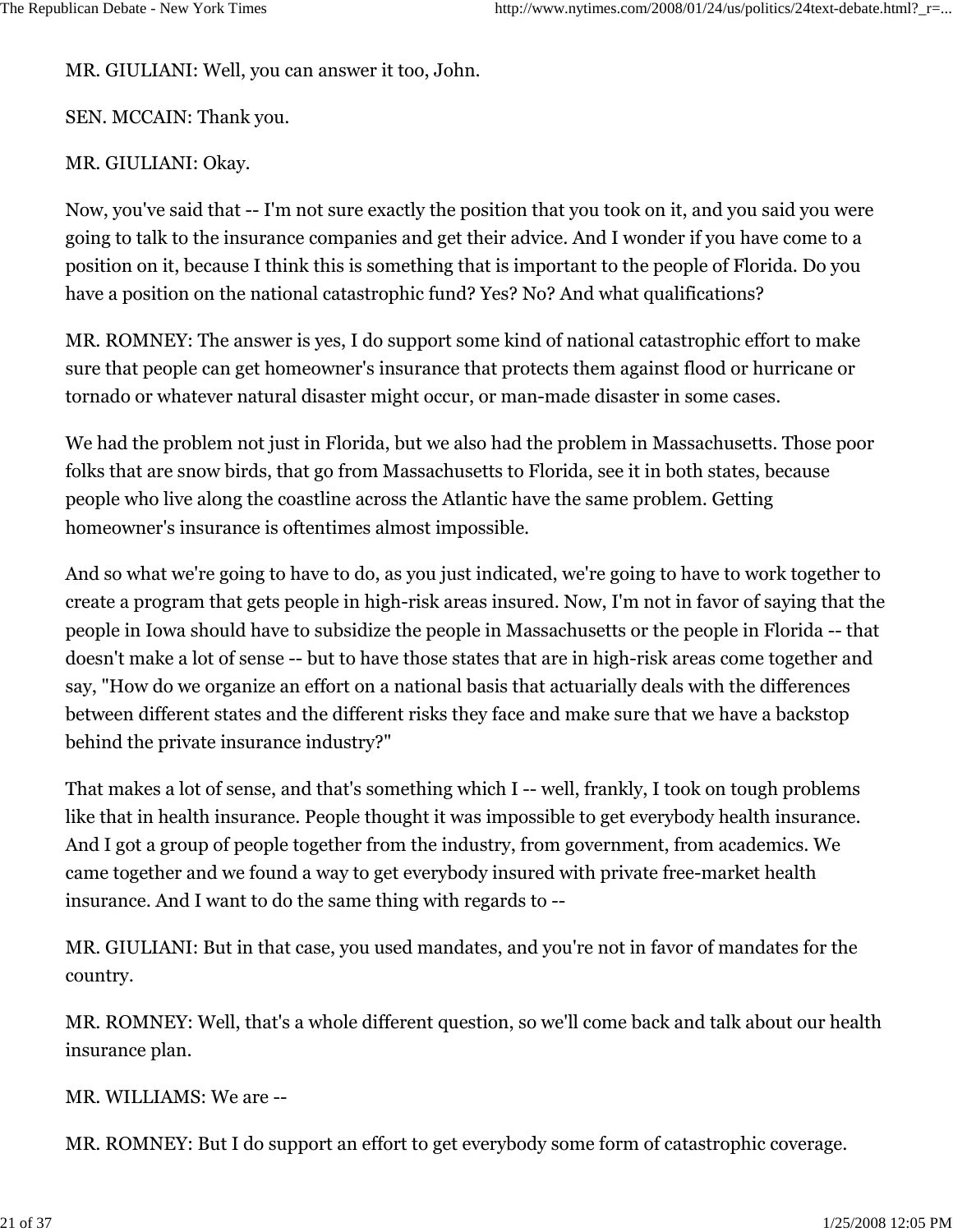And it may be a public-private partnership between private insurance industries and the federal government. It may be done with the states. But I'll bring together the governors of all 50 states, as well as leadership in Washington, as well as industry representatives, to say, "What's the right way to fashion this that makes the most sense for the people of America?"

MR. WILLIAMS: Time is up.

Senator McCain, I did hear your name embedded in that question.

MR. GIULIANI: (Laughs.)

MR. WILLIAMS: Do you want to -- take 30 seconds for a rebuttal, please.

SEN. MCCAIN: Well, frankly, it takes a little more than 30 seconds. But this is a terrible problem, not only here in Florida but across the states that are subject to hurricanes. And as more and more violent weather patterns take place, people's homes are more and more in jeopardy.

We've got to address this issue. We can address it regionally. We can address it with the governors and the legislatures working with the federal government to have insurance spread across state lines, increasing the risk pool. We can reform insurance. We can -- there are so many things that we can do, and we have to sit down together and figure it out.

Now, the bill that passed through the House of Representatives was \$200 billion -- no insurance reform whatsoever associated with it, no way to pay for it, and that burden is shared by everybody. We -- we can sit down together -- I will call the regulators, the governors and the legislators together, and we will work together, and we will provide every American that's in jeopardy particularly of hurricanes to have the insurance that they need and deserve. I'm confident we can do it together working with the insurance companies, not setting up another huge federal bureaucracy of \$200 billion which still nobody has said how you're going to pay for.

MR. RUSSERT: Mayor Giuliani, I have a follow-up on a potential catastrophe. Florida has 1,200 miles of beautiful coast which can be threatened with climate change, global warming, in a major way, as the world's population goes from 6 billion to 9 billion and the level of greenhouse gases doubles over the next 20 to 30 years. And yet you are against a mandatory cap on greenhouse gases. Why?

MR. GIULIANI: The very best way to do it is to support the technologies that are alternatives that can save the environment, and to get us to the point where those technologies can actually take over.

We haven't -- we haven't licensed a nuclear power plant in 30 years. France is 80 percent nuclear; we're 20 percent nuclear, we're going down to 15 percent nuclear. We have to crack through there.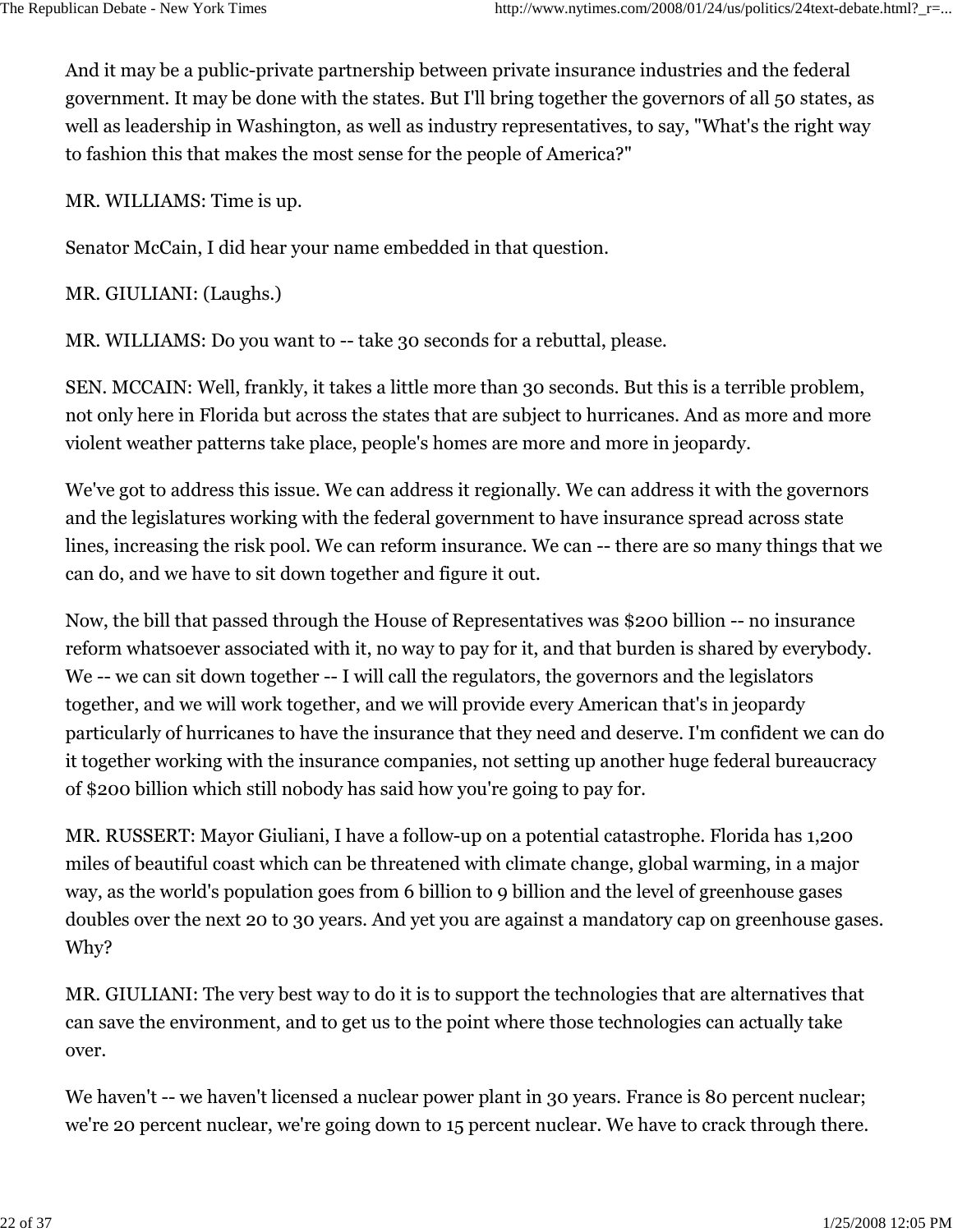We need to expand the use of hybrid vehicles.

We need to expand the use of clean coal. Carbon sequestration is expensive, but it's a process that works.

We have more coal reserves in the United States than they have oil reserves in Saudi Arabia. I prefer incentives for these new industries. Same thing is true with biofuels.

We should expand biofuels, the way Brazil has done. We should expand wind, solar, hydroelectric. We should expand natural gas, liquid natural gas. We should have a project like putting the man on a moon, the way we did back in the '50s and '60s.

It should be a major national project, to be energy independent. That's a matter of national security. It's also the best way, the very best way, to protect against global warming.

Just think about this. If we did everything we could, we put all these caps on, all these negative incentives on, we would crush American industry. And China and India would be sending out more greenhouse gases than we could ever match.

You've got to solve it as a world problem. You cannot solve it just in the United States. It needs new industries, new ideas. They're there. They need to be supported, and you have to do this in a positive way, not a negative way.

MR. RUSSERT: Senator McCain, you are in favor of mandatory caps.

SEN. MCCAIN: No, I am in favor of cap-and-trade. And Joe Lieberman and I, one of my favorite Democrats and I, have proposed that it's, and we did the same thing with acid rain. They're doing it in Europe now, although not very well.

And all we are saying is, look, you can reduce your greenhouse gas emissions; you earn a credit. Somebody else is going to increase theirs; you can sell it to them.

And meanwhile we have a gradual reduction in greenhouse gas emissions.

We need a global agreement, but it has to include India and China. We need to go back to nuclear power. We cannot be dependent on \$400 billion a year paying for foreign oil. There's a nexus here.

But climate change, in my view, is real. It can affect states like Florida dramatically because I think it has to do with violent weather changes, as well.

But I am confident, I am confident American technology can -- and the embrace of green technologies, many of the things that Rudy just talked about, and nuclear power being one of them -- we can reduce these greenhouse gas emissions.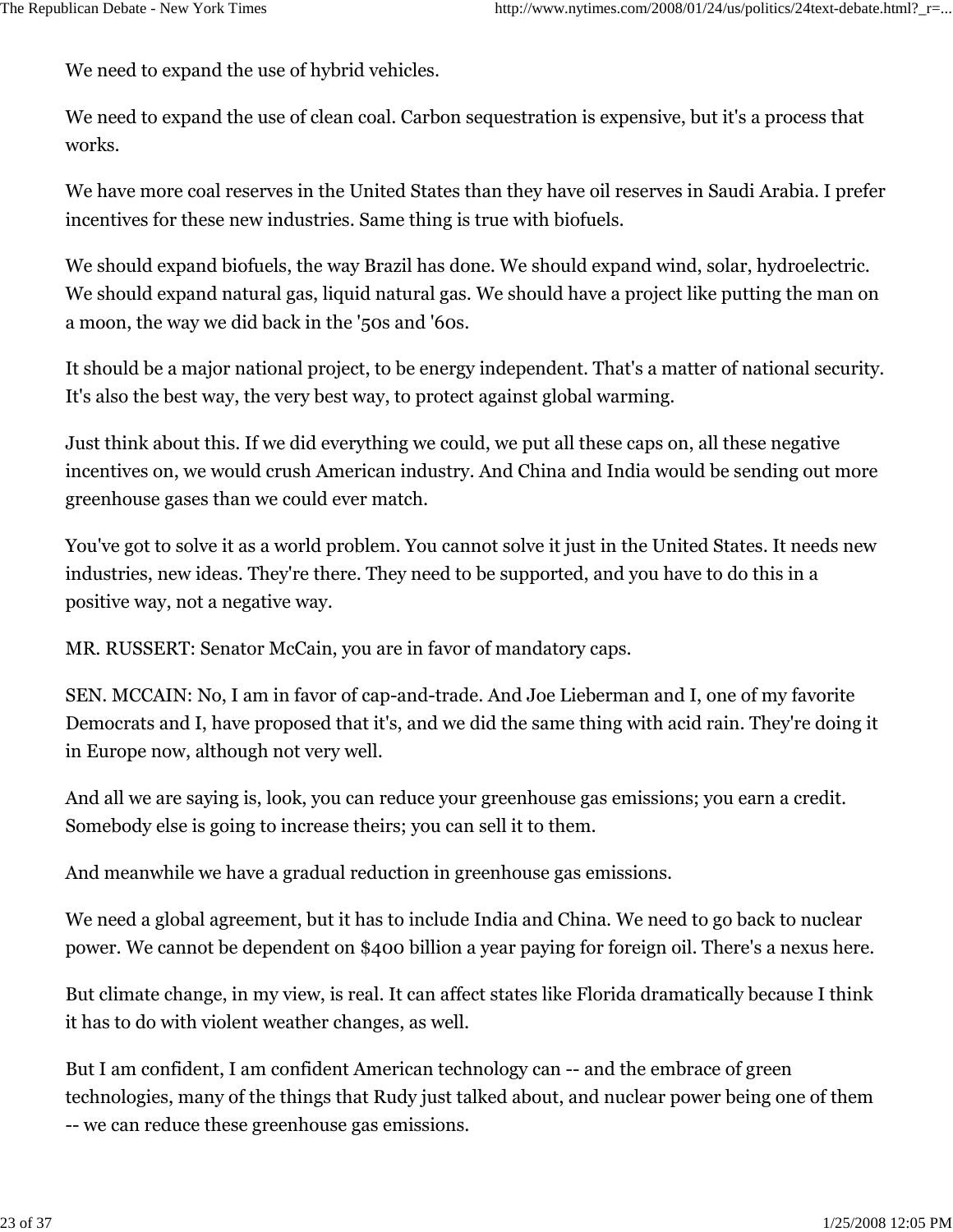And suppose that we are wrong and there's no such thing as climate change and we hand our kids a cleaner world. But suppose we are right and do nothing. I think that's a challenge for America. We can meet it.

MR. WILLIAMS: Time is up, Senator.

Time is up, in fact, for this segment. We'll take one more break. When we come back, that will take us the rest of the way tonight with the Republican candidates for president from Boca Raton, Florida.

#### (Announcements.)

MR. WILLIAMS: We are back in Boca Raton, Florida. Tonight our final segment will be going the rest of the way in our 90-minute debate tonight among the Republican candidates for the nomination.

To resume the questioning, we'll go to you, Mayor Giuliani. Say what you will about polls and their accuracy these days, our latest NBC News-Wall Street Journal poll shows you having gone, in the space of 10 months, from a positive rating of 58 percent to your current low of 29 percent today. And if you cast aside the polls, your last three finishes have been sixth, fourth and sixth. What has happened to your campaign?

MR. GIULIANI: This has become a very competitive race, and I always expected it would be a very competitive race. And I believe that I'm going to have the same faith that the New York Giants had last week -- (laughter) -- and we're going to come from behind and surprise everyone. We have them all lulled into a very false sense of security now. We're going to -- (laughter) -- (chuckles) - when -- when -- when Mitt Romney asked me a question, notice he asked me a very nice question. So I think I lulled him into a false sense of security. (Laughter.) And we are going to come from behind, we're going to win here in Florida, and if you look at the races that are coming up after that, I think we're -- we're in good shape.

You know, this is -- these are terrific candidates. They're all running very, very good races. I always expected it would be very close. And I think, as it all got down to it, everyone is going to have a chance, and I think we're going to do very well here in Florida, and I think we're going to do very well on February 5th, and I believe that I'll get the nomination.

MR. WILLIAMS: Senator McCain, next question to you. In an interview with our friend Steve Scully over at C-SPAN, your mother, who has come up in the campaign once or twice at the age of 95, your mother Roberta said that the Republican party is going to have to, quote, "hold its nose" and pick you, her son, as the nominee. (Laughter, cross talk.)

In all seriousness, and moms get a special exemption, it's a notable quote, because she expresses a view you hear around the GOP, because you haven't voted with your party on some core stances like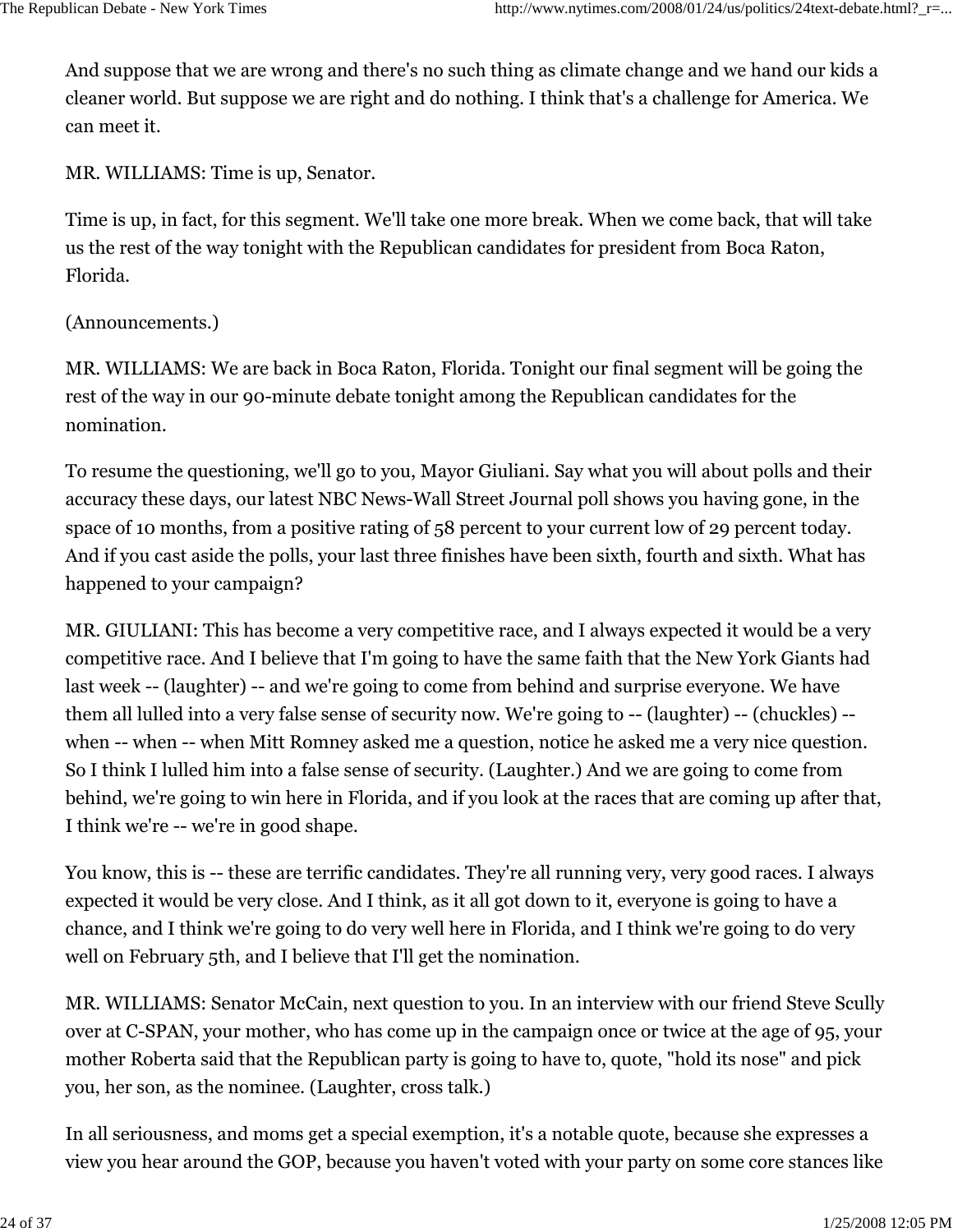taxes and judges and immigration and campaign reform. How do you expect to unite a party behind you?

SEN. MCCAIN: In all due respect, Brian, I love the way you throw all those together. I'm so proud of my record on judges, that those of us who got together and got Justice Alito and Roberts and so many judges together. And I won't go list by list there, point by point.

But look, I won the majority of Republican vote in both New Hampshire and South Carolina. Most conservative Republicans' major concern is the threat of radical Islamic extremism. I'm making my case that I can make American safe and safer -- I can restore trust and confidence -- and that I can make the needed changes to have the fundamentals of our economy, which are still strong, bring us through this difficult times.

Conservative Republicans are also concerned about climate change that we just mentioned because of their belief in their stewardship of this planet and our stewardship. There's many people who are concerned and have a priority of the -- the independence of the state of Israel. They know that I know how to keep Israel independent as well.

So I'm proud of the broad base of support. I will continue to work in every way to show people that I have a very, very conservative record. I'm proud to be a conservative -- a conservative. But there are times, like when Rumsfeld's strategy was going wrong, I was criticized by Republicans. When I opposed the "Bridge to Nowhere," that was a Republican policy. When I went after Jack Abramoff, there were people who were Republicans who suffered from that. When I saved the taxpayers \$6 billion in a bogus tanker deal, that was a Republican policy deal there. So there are times -- and the reason why I've had such strong support amongst independents is because they know that I'll put my country above my party every single time, and I'm proud to be a conservative.

MR. WILLIAMS: Senator, thank you. (Applause.)

Tim.

MR. RUSSERT: Governor Romney, as has become apparent over the last few weeks, if Hillary Clinton is the Democratic nominee, she'll be running as a team with her husband. Specifically - specifically, how would you run against Hillary and Bill Clinton in November? (Laughter.)

MR. ROMNEY: I frankly can't wait, because the idea of Bill Clinton back in the White House with nothing to do is something I just can't imagine. I can't imagine the American people can imagine. And -- (laughter) -- and I --

MR. RUSSERT: What does that mean?

MR. ROMNEY: I -- I just think that we want to have a president, not a whole -- a team of husband and wife thinking that they're going to run the country, and instead you want to elect a president.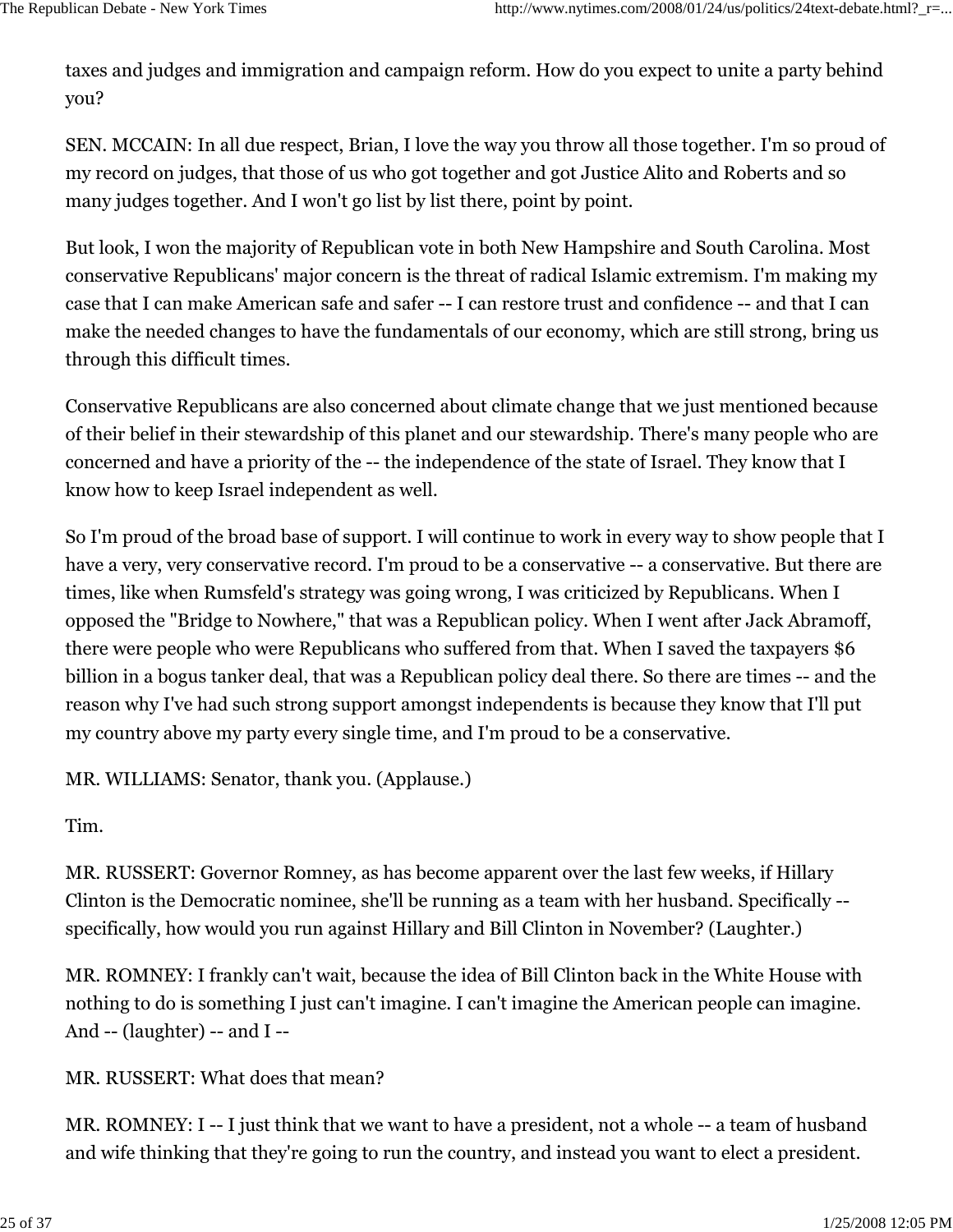But I'm not going to run on the basis of Bill Clinton. If Hillary Clinton is the nominee, it's going to be Hillary Clinton. It's going to be her position and her postures on -- on a whole series of issues. And frankly, she is so out of step with the American people on everything from taxes -- she wants to raise taxes. She has a plan for health care. Her health care plan, quite simply, is one which says, look, we're going to give health insurance to everybody by the government. It's going to cost \$110 billion more every single year -- trillion-plus dollars over 10 years. Her approach to the war in Iraq: just get out as fast as you can. Just -- don't even think about the sacrifice that's been made or the need to keep al Qaeda from establishing safe havens. She is exactly what's wrong in Washington.

I said before Washington is broken. She is Washington to the core. She's been there too long. Bill Clinton's been there too long. The last thing America needs is sending the Clintons back to Washington. Look, sending the same people back to Washington expecting a different result is not going to get America on track, and I'm going to make sure that we strengthen this country and we do it the old-fashioned Republican way -- the Ronald Reagan way of pulling together economic conservatives, social conservatives and foreign policy/national defense conservatives. I speak to those three groups. I will pull them together. That's how we'll win the election, and that's also how we're going to keep the country strong and vibrant.

MR. RUSSERT: Another quick question. People observing this race in Florida have been somewhat amazed by the number of television ads you've been running. Can you tell the voters of Florida and Republicans across the country, how much of your own money have you spent on this race so far?

MR. ROMNEY: In Florida? We'll report that on the -- on the 31st of January as required by law, and probably not a minute earlier. You'll just have to wait, Tim.

MR. RUSSERT: But why not tell the voters of Florida and across the country how much of your own wealth you're spending so they can make a judgment and factor that into their -- their own decision?

MR. ROMNEY: Well, I'm not concerned about the voters. I'm much more concerned about the other guys on this stage. And we have some -- it's competitive information we make sure that we use for our own benefit.

But I can tell you this. I have raised more money than any other Republican in this race. Raised more. Friends of mine have come together, people I knew in high school, and helped raise money for me. So I've raised more money.

And I've also made a very substantial contribution. Not as much, by the way, as John Corzine did to become governor of New Jersey. Not as much as Steve Forbes did when he ran back some years ago. Certainly not as much as Mayor Bloomberg did in his race. But I made a substantial contribution. I can't imagine having gone to my friends and asked them to do what they've done, going out and raising money in my behalf, without saying I'm going to put some of my contributions behind this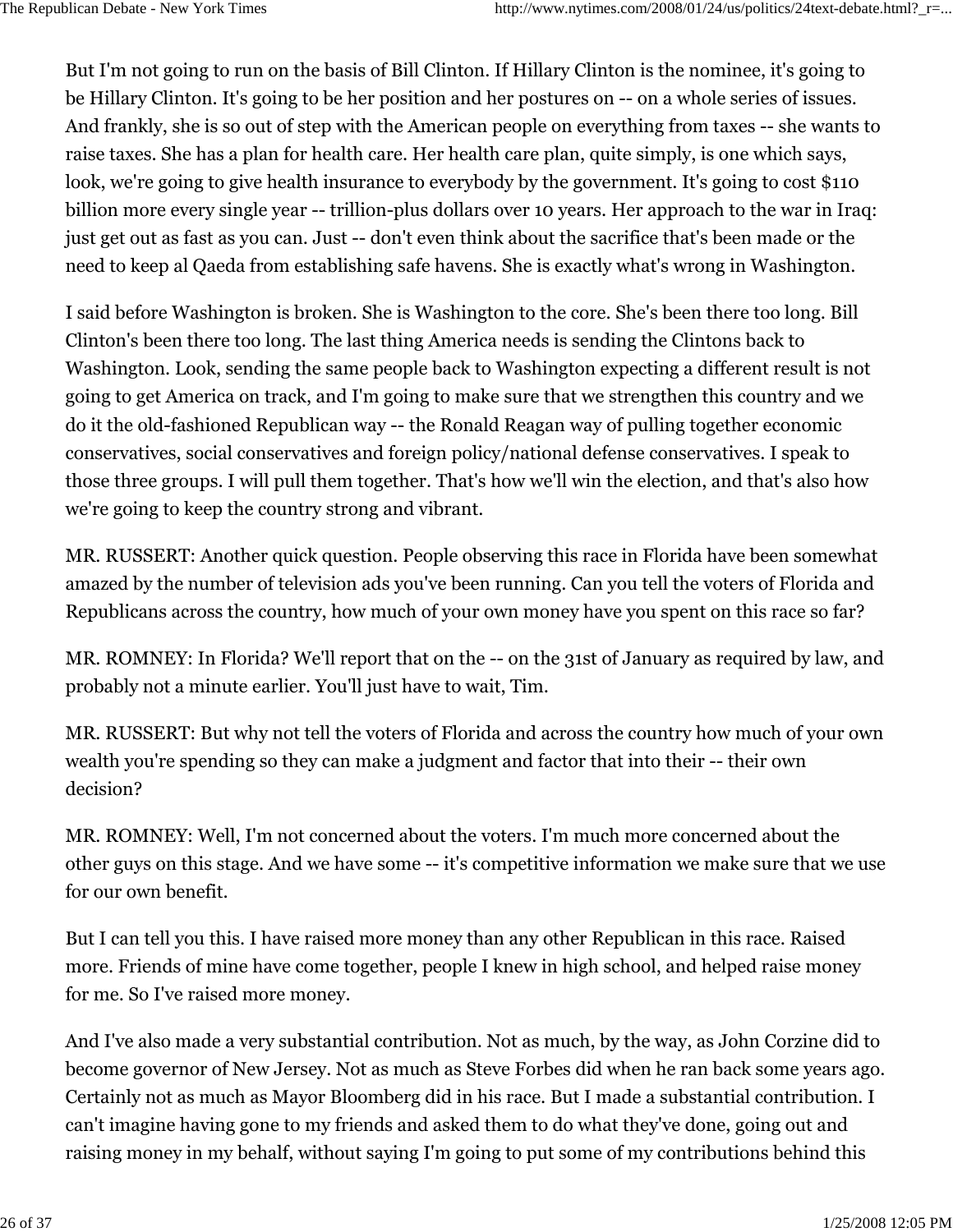effort as well, because frankly, I think it's important.

And one thing's real clear. Given the contributions I made in this race, I know I owe no one anything. I don't have some group there that I have a special obligation to that raised money for me. I'm by far the biggest contributor to my own campaign. And people can count on the fact that there's no nobody that can call me and say, "Hey, look, you owe me," because they don't. I'm in this race because I want to make a difference for America.

MR. WILLIAMS: Governor --

MR. RUSSERT: And immune from criticism that you're trying to buy the state of Florida or buy the nomination?

MR. ROMNEY: You know, this is always raised any time someone makes a contribution to their own campaign. And the answer is, I care very deeply about this. I've been successful in life, enough to be able to save enough money. And I'm using that money in a campaign for a presidency to try and change this country.

I'm concerned about the America my kids will inherit and their kids will inherit and the kids of the entire nation will inherit, and I want to make sure that we have a strong and vibrant nation. And I happen to think that at a time like this, we need someone whose life has been in the private sector, who knows how America works; not just how Washington works, but how America works.

MR. WILLIAMS: Governor --

MR. ROMNEY: And for that reason, I'm giving it my all.

MR. WILLIAMS: Governor, we've got an NBC News/Wall Street Journal poll coming out in the morning that says, among a lot of other things, 44 percent of respondents say a Mormon president would have a difficult time uniting the country. And I know you've answered similar questions about what you were able to do with the Catholic vote in Massachusetts, but 44 percent nationally writ large is a large number.

MR. ROMNEY: You know, I just don't believe that people in this country are going to choose their - their candidate based on which church he or she goes to. I just don't believe that.

And you know, polls ask people a lot of questions, and my faith isn't terribly well known around this country, but I don't think for a minute the American people are going to say, you know what, we're not going to vote for this guy for a secular position because of his church. I just don't believe it.

I think when the Constitution and the founders said no religious test shall ever be required for qualification for office or public trust in these United States that the founders meant just that. And I don't believe for a minute that Republicans, or Americans for that matter, are going to impose a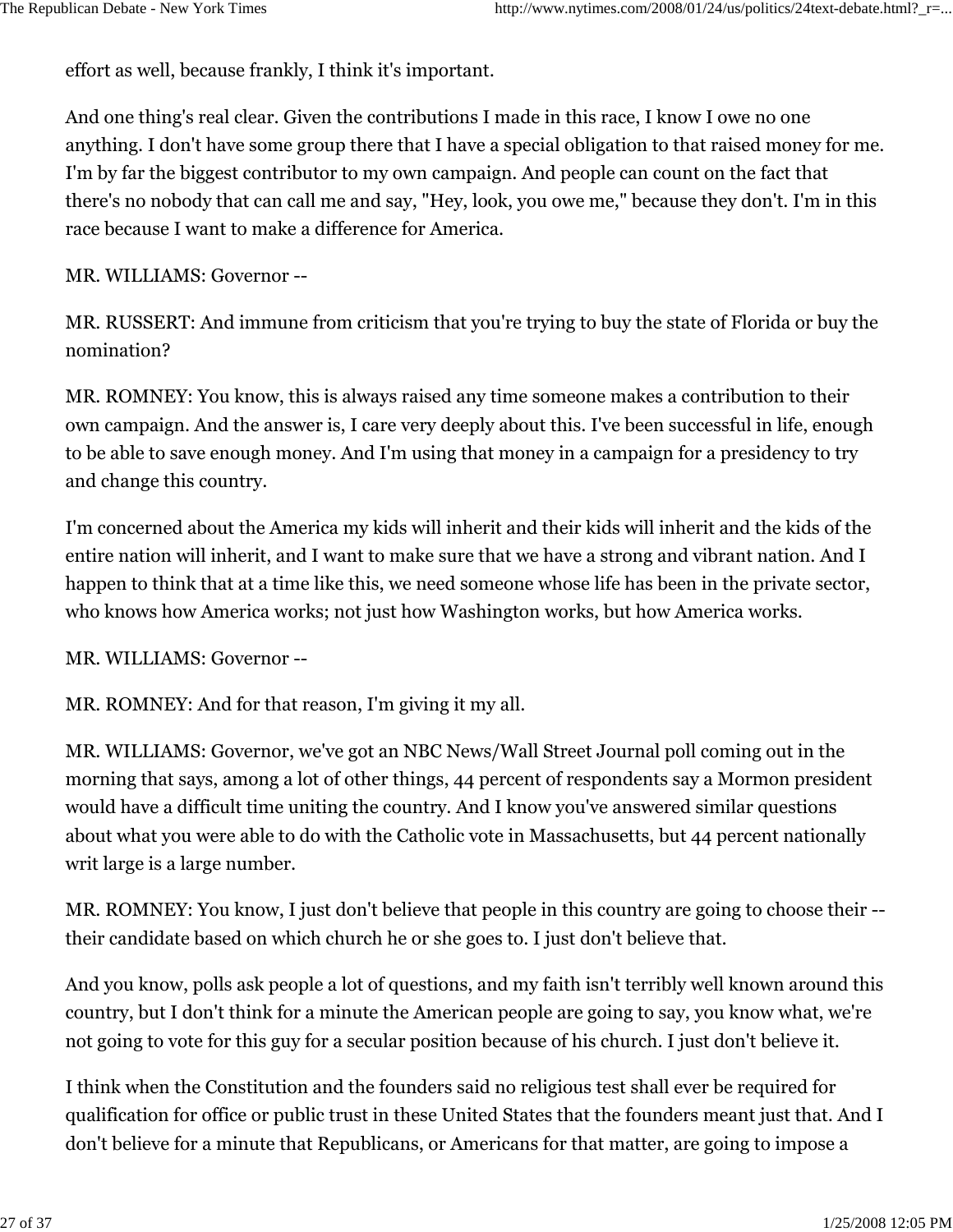religious test when the founders said it's as un-American as anything you can think of.

And so I believe that I'll ultimately get the nomination. I can't be sure of that, but I'm -- I'm pretty confident. And I believe in a head-to-head with Hillary Clinton the differences in our perspectives on how to get America going again and how to get us on the right track are as different as night and day. She takes her inspiration from the Europe of old, Big Brother, big government and big taxes. I take mine from Republican ideals: small government, small taxes, individual freedom. I believe that free American people are the source of America's greatness.

And so I don't think you're going to see religion figuring into this race after people have had a chance to get to know all the candidates.

MR. RUSSERT: Dr. Paul -- Congressman Paul, I'd like to talk about Social Security. The last time you ran for president, a Libertarian Party candidate, you filled out a questionnaire asking about Social Security and you said, quote, "abolish it." There are 3.5 million people in Florida --

REP. PAUL: (Laughs.)

MR. RUSSERT: -- who rely on Social Security payments. Are you still in favor of abolishing Social Security?

REP. PAUL: Yes, but not overnight. As a matter of fact, my -- my program's the only one that is going to be able to take care of the elderly.

I'd like to get the young people out -- out of it, just the younger generation, because there's no money there, and they're going to have to pay 50 years and they're not going to get anything.

Now, I'm saying I'd take care of all the elderly, all those who are dependent, but I would save the money from this wild spending overseas. We can save hundreds of billions of dollars and still take care of the elderly. Right now they're getting behind because they're having a 10 to 12 percent inflation rate and we give them a 2 percent increase, and they're really hurting. I don't want taxes on the Social Security benefits that they receive. I have a bill in that would secure the trust fund, where none of that money could be spent in the -- in the general revenues.

So in many ways, though, the goal would be to get us out of this program that is a failure -- it doesn't work -- and is going to bankrupt this country; that the only way you can do that is save enough money, tide the people over, let the young people get out, because they're going to be paying all these years and they're not going to get anything.

So ironically, I, who defend the position that, you know, the federal government probably should have never been involved, I probably have the only program that would really help the elderly because the way we're going now, the money's not going to be there.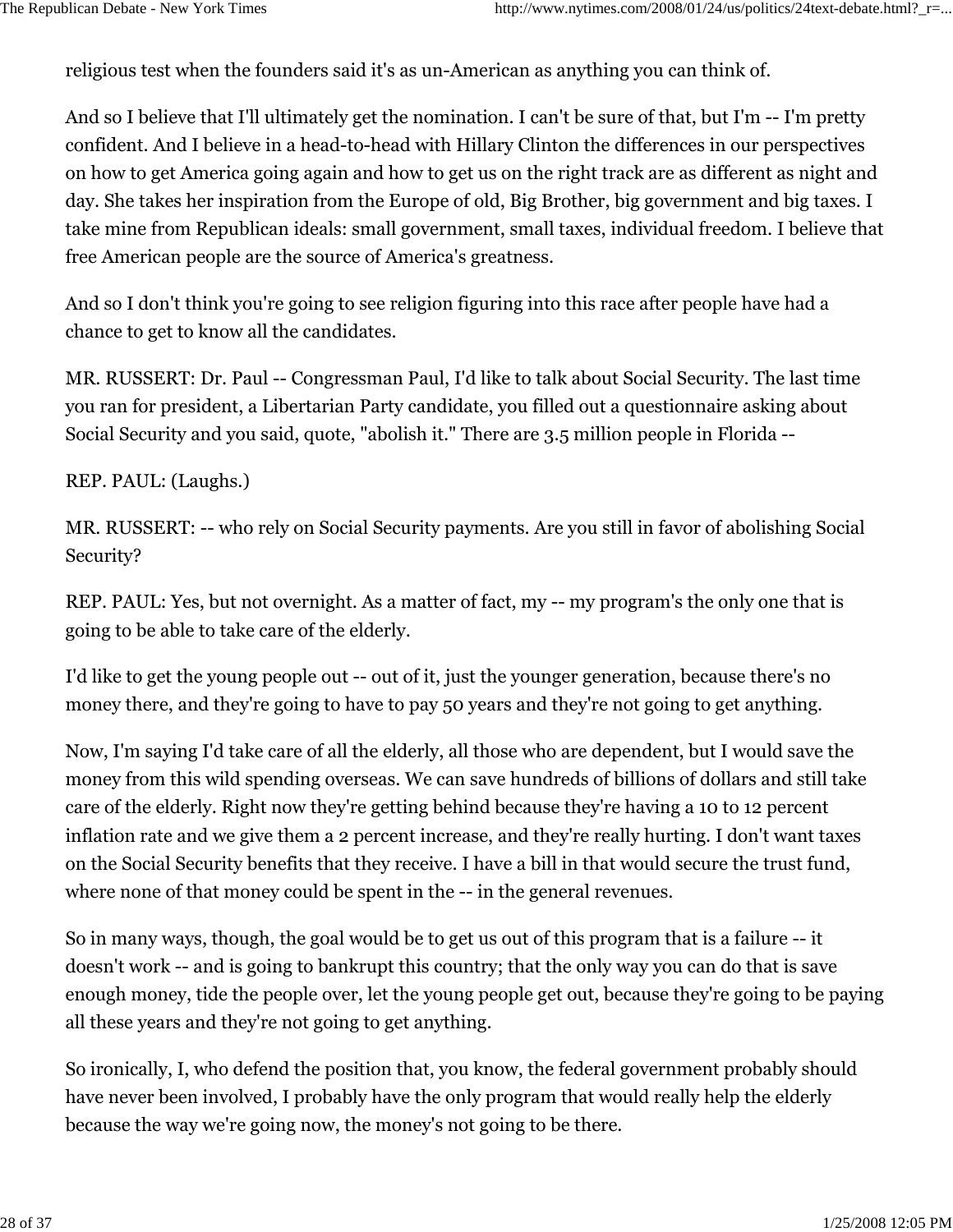There's no way these cost-of-living increases are ever going to keep up with their, you know, their benefits are never going to keep up with their cost of living. They're decreasing. I say, my program has a better chance of helping them than any other one.

MR. RUSSERT: Governor Huckabee, the chairman of the Federal Reserve, Ben Bernanke, said very straightforward: If entitlement spending continues, as the baby boomers retire, from 40 million to 80 million on Social Security and Medicare, we will have to raise taxes by a third or cut all other programs, other than Medicare and Social Security, by half.

That is his testimony. What will you do specifically to save Social Security?

MR. HUCKABEE: I'm going to address that but I want to first comment on Mitt's decision on the - putting an extraordinary amount of money in the campaign.

First of all, let me say, you've got five exceptional sons I know you're very proud of. And you said you wanted them to inherit a great country, and I have a solution, Mitt, that I think will work. If the country will elect me president, they'll inherit a great country. And your boys will still get your money, too, and I think that would be a great answer. So I want to offer that as a solution tonight for inheritance.

On the Social Security question, one of the reasons that we're in trouble is because we have a smaller group of people paying into the Social Security system, fewer wage earners, more Americans getting their wealth from dividends and from investments.

So you have a shrinking supply -- you have 10,000 baby boomers a day getting into the system.

One of the reasons I'm a strong supporter of the Fair Tax is that you suddenly have a different funding stream for Social Security. It comes out of the general fund. So you now have a more reliable, a more stable and a much broader funding system that will supply Social Security.

MR. RUSSERT: But if you don't have a Fair Tax, which is highly unlikely, with --

GOV. HUCKABEE: Well, you know, everybody keeps talking about how unlikely it is.

MR. RUSSERT: But --

GOV. HUCKABEE: It was unlikely that we'd go to the moon.

MR. RUSSERT: All right, but if --

GOV. HUCKABEE: It was unlikely that we would have the Manhattan Project.

MR. RUSSERT: But specifically, what will you do --

GOV. HUCKABEE: Being president -- now, Tim, I just want to say everybody talks about how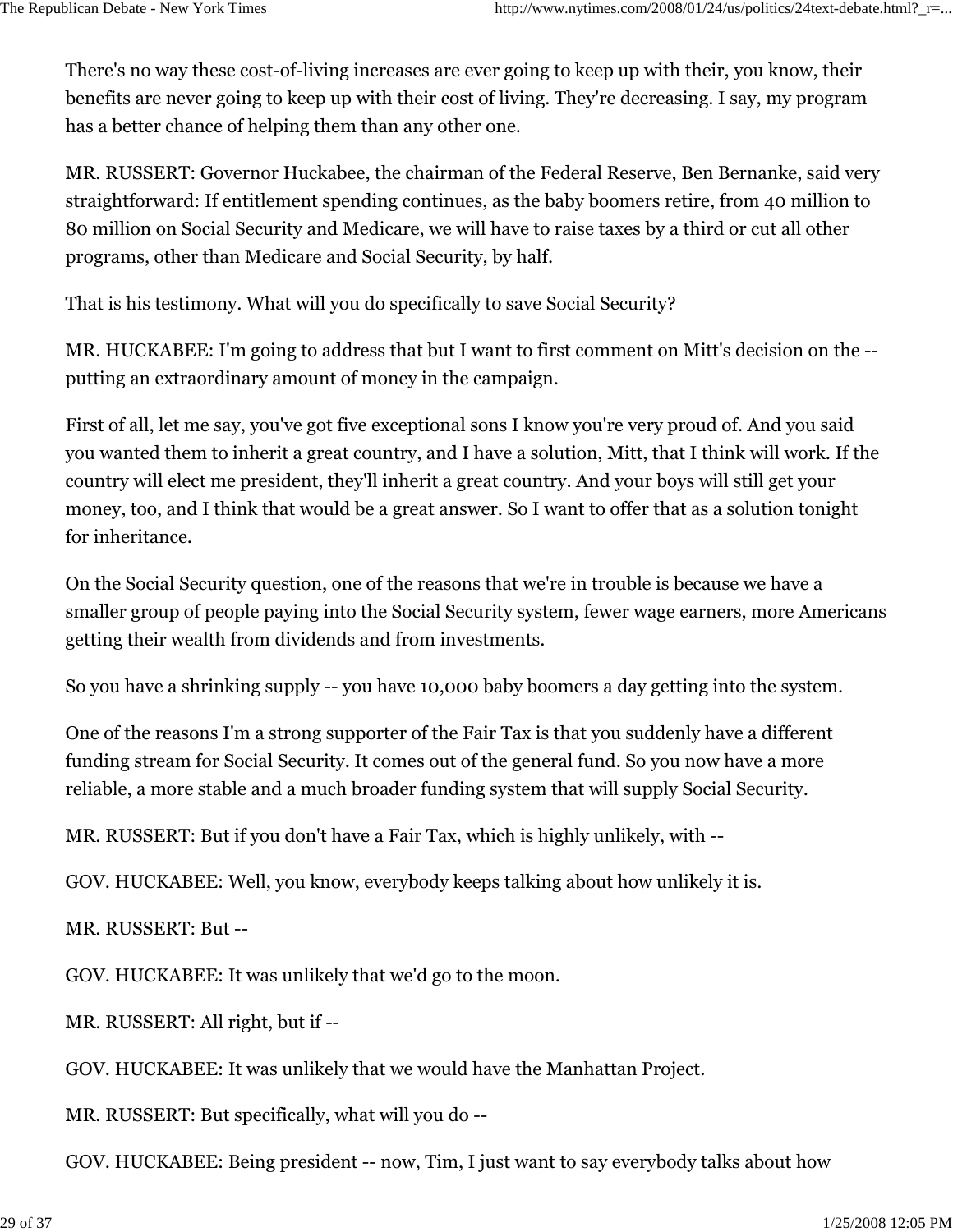unlikely these things are. That's what's wrong in America. We're -- we're always talking about what we can't do. We need to be talking about what we can do, whether it's energy independence, whether it's passing a tax system that'll work. And I do believe when you have an economy that brings that \$12 trillion that's parked offshore -- bring it back to this country, then you have a true economic stimulus, more people going back to work in America, people making wages, and that's where -- that's where we start seeing the capacity to pay for Social Security.

MR. RUSSERT: Governor Romney, you are a big fan of Ronald Reagan. Will you do for Social Security what Ronald Reagan did in 1983?

MR. ROMNEY: I'm not going to raise taxes. What I'm going to do --

MR. RUSSERT: Well, Ronald Reagan raised the payroll tax, and he also raised the retirement age, and he saved Social Security with Alan Greenspan and Tip O'Neill and Bob Dole and Pat Moynihan.

MR. ROMNEY: Yeah --

MR. RUSSERT: Would you do what Ronald Reagan did?

MR. ROMNEY: No, I don't want to raise taxes. I've pointed out that -- that of the four ways to solve the -- the shortfall in Social Security, the worst idea is to raise taxes on the American people, because it has a double -- double whammy.

Not only are you taking money away from their pocketbooks, you're also slowing down the economy. You slow down the economy, more people lose work. More people lose work, of course, you're having a lot of folks that really have their lives turned upside down. So, raising taxes is just something you don't want to do.

The other -- there are three other ways that you can solve the problem of Social Security, and they're ways that have been brought forward by a number of Republicans over the years. We're going to have to sit down with the Democrats and say, let's have a compromise on these three elements that could get us to bring Social Security into economic balance.

What are they? Well, number one, you can have personal accounts where people can invest in something that does better than government bonds -- with some portion of their Social Security. Number two, you can say we're going to have the initial benefit calculations for wealthier Americans calculated based on the Consumer Price Index rather than the wage index. That saves almost two-thirds of the shortfall. And then number three, you can change the retirement age. You can make -- push it out a little bit. And so those are the three arithmetic things you can do.

There's going to have to be an agreement reached, Republicans and Democrats. Senator Judd Gregg has introduced legislation cosponsored by a Democrat saying put an equal number of Republicans and Democrats in a committee, have them work together, come up with a compromise, bring it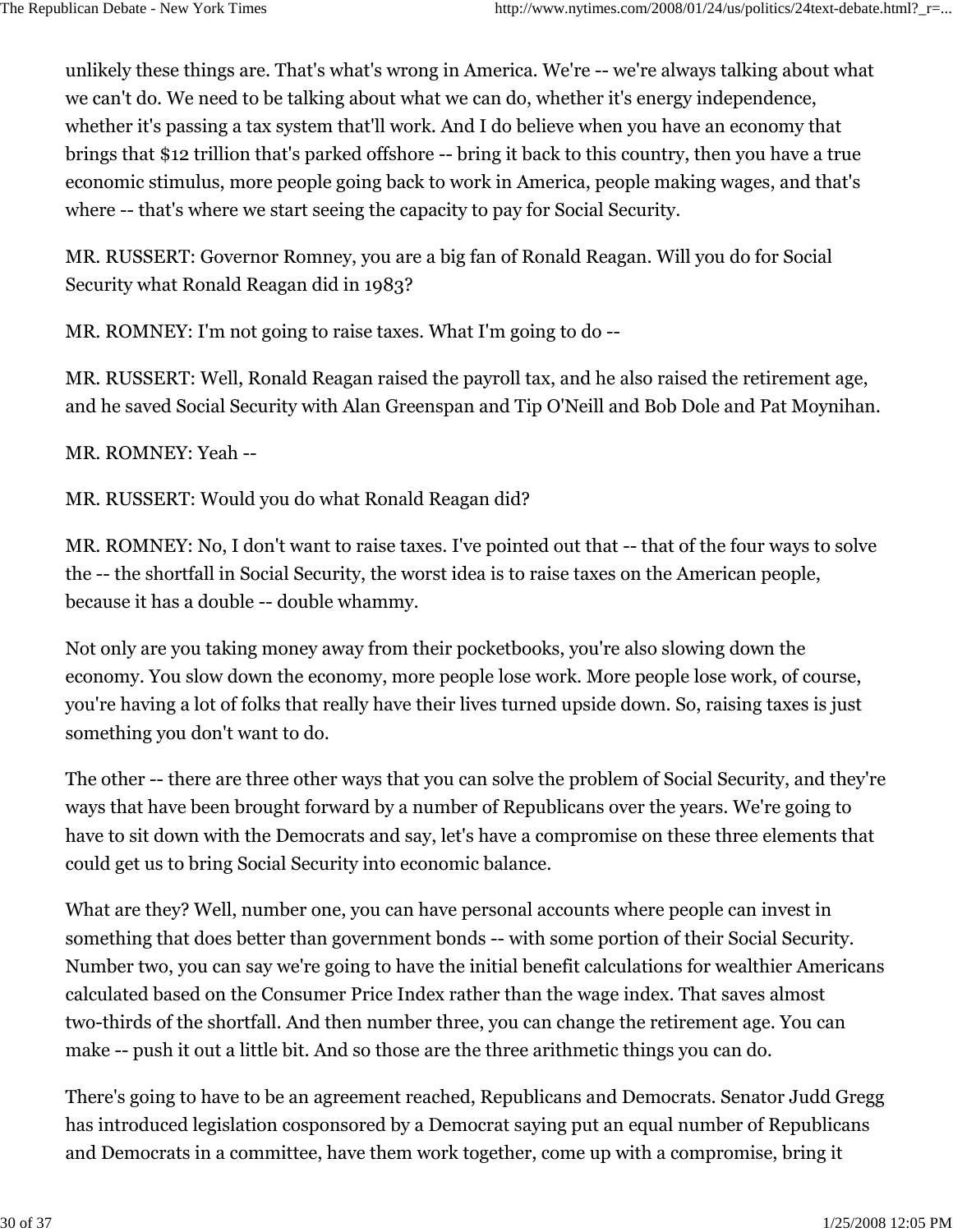forward, require a 60-percent vote to get the job done.

And those are the three that I think are -- are the ones that have to be pursued for us to solve the issue of Social Security

But don't forget, let's not scare anybody listening in who's on Social Security or near Social Security. It's not going to change the current program. It's not going to change for anybody who's already in retirement or near retirement. But we have to be honest to the people coming along. The program's going to have to change for 20- and 30- and 40-year-olds.

MR. WILLIAMS: Governor, thanks. Time is up.

And to the very patient Paul Tash we go, in the front row, from the St. Petersburg Times. Paul?

MR. TASH: Mayor Giuliani, this question to you comes from Marshall Brennan (sp) of St. Petersburg.

"Your immigration plan calls for all immigrants to learn English to gain citizenship. So why is your campaign airing an ad in Spanish?" (Laughter.)

MR. GIULIANI: (Laughs.) The reality is I believe that America is a country that is built around the English language. If you want to become a citizen, you should demonstrate your facility with English. If you know other languages, that is wonderful. That's a wonderful thing. And if we have substantial portions of populations that know other languages, I'm very comfortable trying to reach them in both English and in Spanish.

The core of my plan on immigration is to stop illegal immigration at the border with a border stat system, with technology, with an increased Border Patrol. I believe we can stop illegal immigration if we stop it right at the border.

And then we should develop a tamper-proof ID card so that people who want to come into the United States should be allowed to do that. We need to teach new behavior. The new behavior is, if you want to come into the United States, you have to identify yourself -- which, after all, makes the United States like every other country, right?

You can't get into most countries without identifying yourself. And then if you've got the tamper-proof ID card, you'd be allowed to work, pay taxes, get online, become a citizen, follow the rules, but then at the end of the line, you'd have to be able to read, write and speak English.

If you speak a second language or a third language or a fourth language, I think that's great for America. I think America has to be a country that has facility with more languages, given the global economy we live in. And I think we can be very comfortable with that, but the focus has to be on being able to read, write and speak English if you want to be a citizen.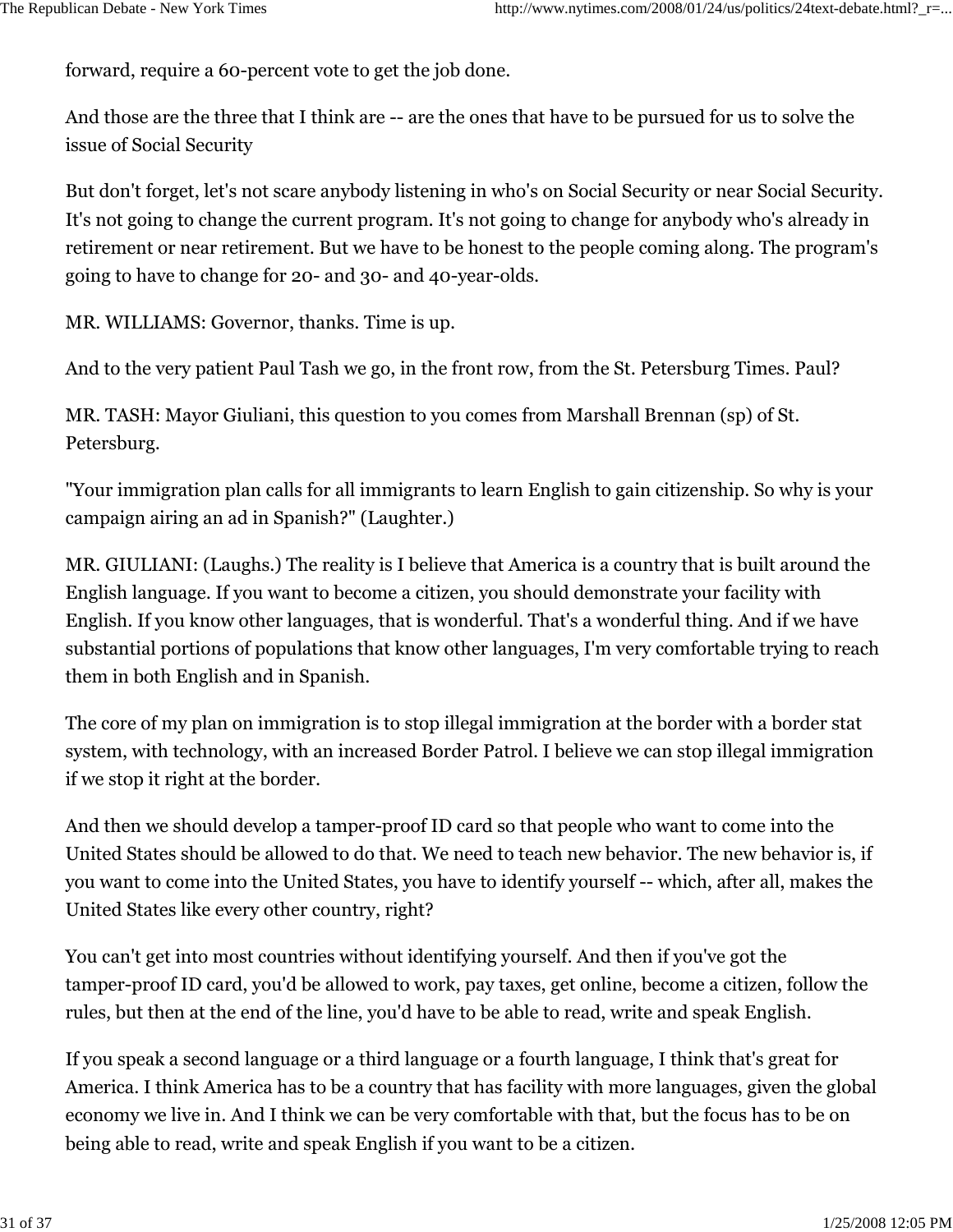MR. RUSSERT: Mayor Giuliani, I'd like to ask a follow-up.

I think many Americans would be surprised by our policy of wet foot, dry foot; that if a Cuban is caught at sea, he -- he or she is sent back. If one foot touches American land, they're allowed to stay here. Why should a Cuban be allowed to stay here, but not a Mexican, not a Guatemalan, not a Venezuelan fleeing Hugo Chavez, someone fleeing North Korea, someone fleeing Iran. Why a special policy for a Cuban?

MR GIULIANI: Well, of course, this was developed in the 1960s, because the longest dictatorship, I believe, in the modern world, is the one of Fidel Castro. The presumption is that if you're fleeing Fidel Castro, given decades and decades of murder, oppression -- including, most recently, the way he cracked down on the Cambio Group (ph), Brothers to the Rescue, all of these things -- there's a presumption in the immigration law that if you're fleeing Fidel Castro, you're fleeing political persecution.

In every other situation, you have to prove it. If you can prove that you're fleeing political persecution, you'll be accepted.

We've had this exception now for, what, for 40 years? And I think it's a fair one, given the history of Castro, which is a pretty unusual one. And he is the longest-standing dictator, certainly in this hemisphere, I believe in the world.

MR. WILLIAMS: We have another question from Paul Tash in the audience.

MR. TASH: Governor Huckabee, this question comes from David Haney in Spring Hill, Florida.

Chuck Norris, one of your most vocal supporters, recently said that at 72, Senator McCain would be too old to withstand the rigors of the presidency. Do you agree or disagree?

SEN. MCCAIN: Did you get my response?

MR. HUCKABEE: I did hear what Chuck said. I was standing with him and I didn't disagree with him at the time, because I was standing next to him. It's as simple as that. This is a guy who can put this foot on that side of my face, and there's nothing I can do about it. (Laughter.)

Now, I have said publicly, in fact, I think it was the debate we had, gosh, back in New Hampshire. And I publicly said and I have said it many times, I don't think that Senator McCain lacks the rigor and the capacity to be president. And I said, if you look at his mother and see her strength at 95, of all the things we can pick on Senator McCain for, that ain't one of them. (Laughter.)

# SEN. MCCAIN: (Laughs.)

MR. HUCKABEE: There may be some other things I could pick on Senator McCain about, but -- but not that. And frankly, I think he's demonstrated in the campaign that he's got the capacity to run.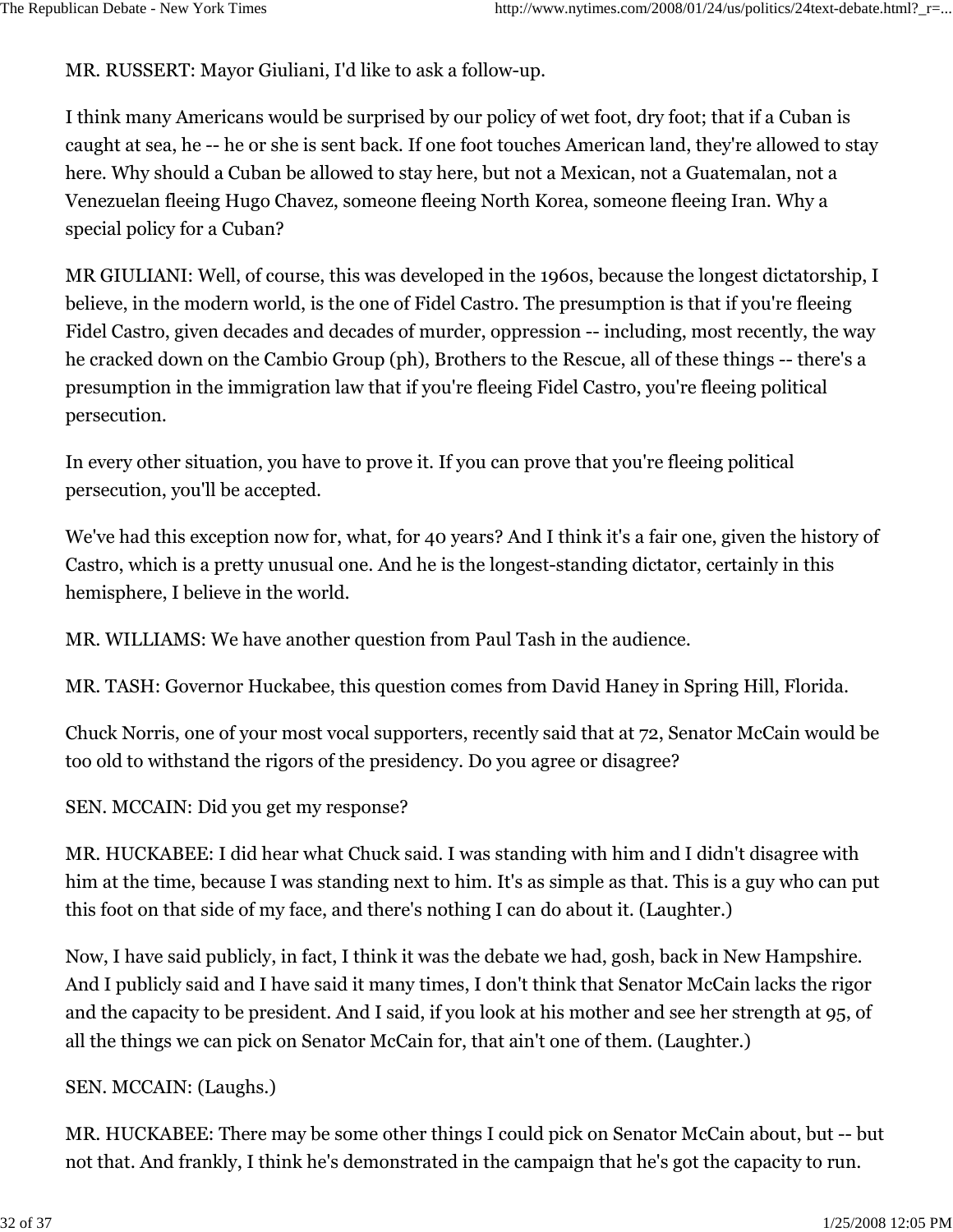He and I would have different approaches to be president, but I promise you that is not an issue for me. It might be for Chuck, but I'm far enough away from him that I feel comfortable in saying that now. (Laughter.)

SEN. MCCAIN: (Laughs.)

MR. WILLIAMS: Governor, thank you.

Senator McCain, because it's your mother, 15 seconds.

SEN. MCCAIN: Well, now that Sylvester Stallone has endorsed me, I'm sending him over to take care of Chuck Norris right away, and I'm going to get him. (Laughter.)

MR. WILLIAMS: That would be a heck of a play for you.

SEN. MCCAIN: There you go.

MR. WILLIAMS: All right.

SEN. MCCAIN: And I'm glad that Stormin' Norman, General Schwartzkopf, has endorsed me as well. I'm very honored. We'll send him, too.

MR. WILLIAMS: We're getting into the final round of questions, where it makes staying to time - yellow lights, then red -- essential, and we're going to enforce it. These questions are designed to speak to who you all are in terms of how you counter the attacks against you from your opponents, the weaknesses your opponents among others perceive.

Mayor Giuliani, we're going to begin with you. In tomorrow's -- tomorrow morning's editions of The New York Times, they are out with their endorsements in the New York primary: Senator Clinton on the Democratic side, Senator McCain on the Republican side. In tonight's lead editorial, they say, quote, "The real Mr. Giuliani, who many New Yorkers came to know and mistrust, is a narrow, obsessively secretive, vindictive man."

#### MR. GIULIANI: (Laughs.)

MR. WILLIAMS: "His arrogance and bad judgment are breathtaking."

How can you defend against that in your hometown paper? How have you changed as a man since this portrait?

MR. GIULIANI: Because I probably never did anything The New York Times suggested I do in eight years as mayor of New York City. (Laughter.) And if I did, I wouldn't be considered a conservative Republican. (Applause.) I changed welfare, I changed quality of life, I took on homelessness, I did all the things that they thought make you mean, and I believe show rue compassion and true love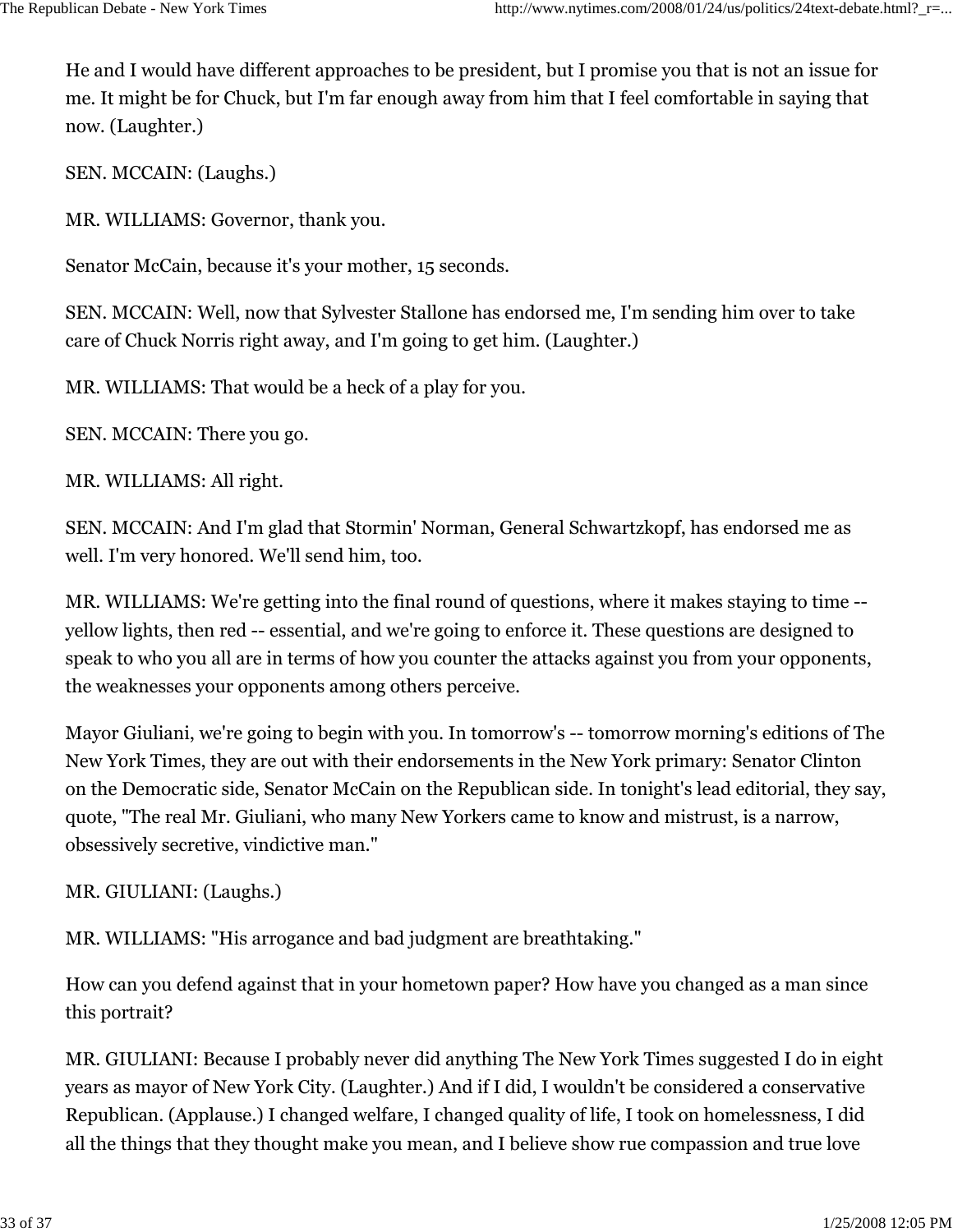for people. I moved people from welfare to work. When I did that, when I set up workfare, the New York Times wrote nasty editorials about how mean I was, how cruel I was.

I think there's a serious ideological difference. And I worked for Ronald Reagan. And I remember once, when I was in the Justice Department, The New York Times wrote a very laudatory editorial about my boss, Bill Smith, the attorney general. And Bill was very nervous that Ronald Reagan would get upset that we were off agenda, because of the good New York Times editorial. (Chuckles.)

So the reality is that I think there is serious ideological differences. That probably was some of the nicest language they've written about me in the last six months.

MR. WILLIAMS: Governor Romney, since we've been on the air tonight, one of the other campaigns has faxed us with a charge about you that you've heard before, that Governor Romney, quote, "changes positions with the wind."

One of your own advisers admits the perception among all of the candidates on stage is that you have changed over time your positions, that you haven't paid your dues. The New York Times yesterday called you the most disliked of the five. Your defense in all that?

MR. ROMNEY: Gosh, that's -- that's tough on their part. But you know, I'm not terribly worried about their -- about their attacks, frankly. I'm not going to Washington to make friends with politicians. I'm going to Washington to change things. So I'm not going to worry about that one.

I can tell you that I am -- I'm -- I'm proud of the things that we've been able to do in my state. And when people come after me and -- and say, "Hey, where do you stand on this," or "where do you stand on that," I can point to a very simple way to find out exactly where I stand, and that is, look at my record as governor. Every issue that we're talking about in this race that's of a domestic nature I dealt with as the governor of Massachusetts.

And so on the issue of -- of abortion, for instance, I came down on the side of life, consistently, as governor, in every way I knew how I could do that. At the end of my term, I got awarded by the Citizens for Life in Massachusetts the Leadership Award, for my service in that regard.

In terms of marriage, as the governor, I fought same-sex marriage every way I could find a way to do that. And I actually went to Washington -- Washington to testify in favor of an amendment to preserve the sanctity of marriage.

I also have a very clear record with regards to taxes. I said I was not going to raise taxes, lowered them 19 times, balanced the budget four times, created surpluses that reestablished a rainy-day fund of over \$2 billion.

I have a sound record also with regards to the Second Amendment. As I indicated, the legislation I signed was legislation worked out between two sides, two very different sides who came together to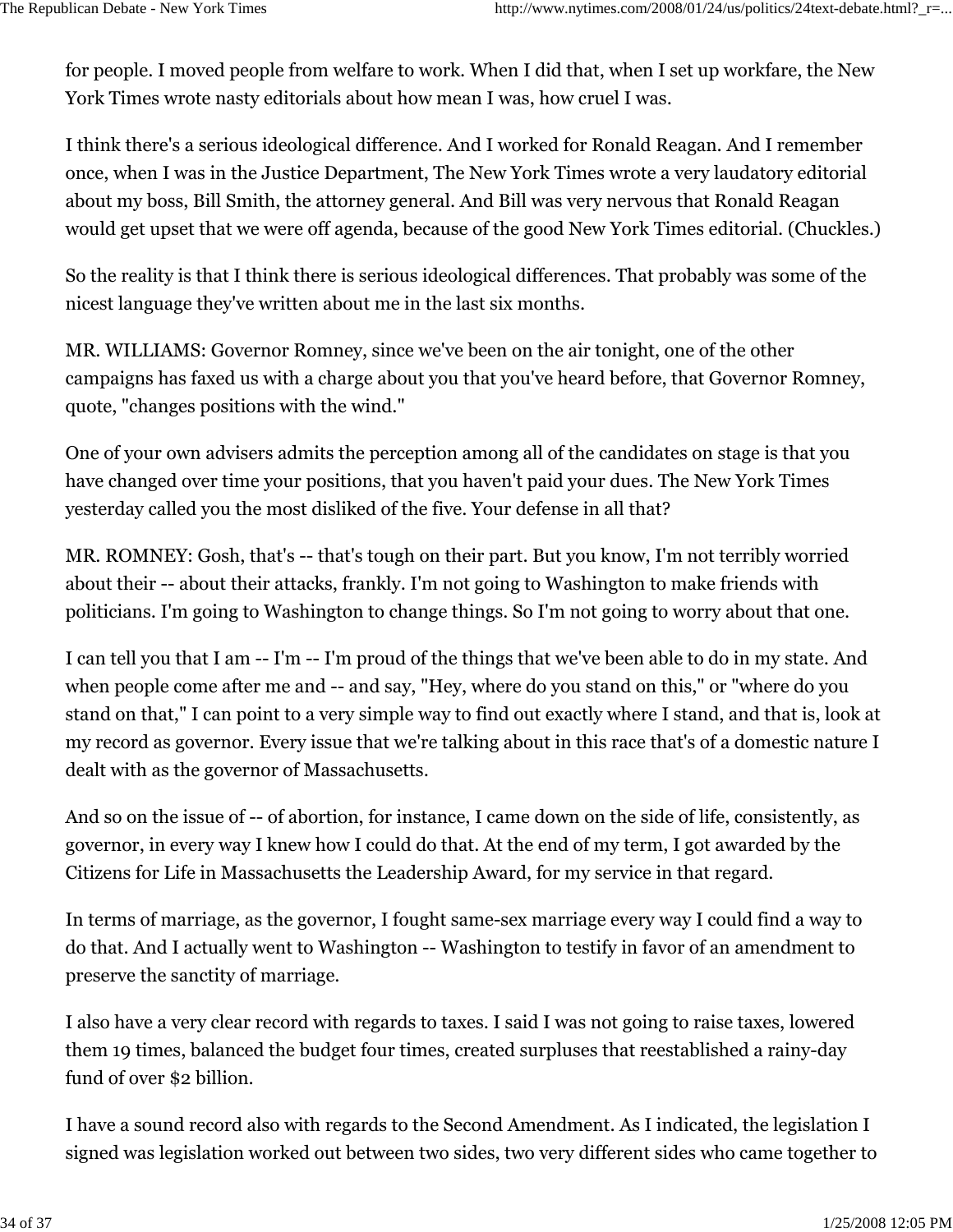find ways to make the Second Amendment work in our state.

So I got a record that's solid. I know that now and then my opponents will try and cause questions to arise in people's minds, but I'm proud of where I stand. And I'm happy to show people my record, to show it's been consistent.

MR. WILLIAMS: Time has expired.

Senator McCain, we've talked about the issue that arose with the Chuck Norris fight, shall we say, with your mom. The LA Times famously wrote recently that your own temper, quote, "has been an issue for years." Do you see that as a possible impediment?

SEN. MCCAIN: I don't. (Laughter.)

Look, I've dealt with people and my friends and colleagues for many, many years. I think they know me. I don't think I would have the support of so many of my colleagues that I work with every day if that were the case. And I have been able not only to make close friendships and warm ones over the years but also across the aisle.

If you'll indulge me one second, I know this is unusual, but I happen to know Rudy Giuliani. I happen to know he's an American hero, and I happen to have gone to New York City after 9/11. And I'm proud of the way he led this country and united it following 9/11.

And all these are good people who are running here, and I respect them. And I intend to respect them both during and after this campaign is over.

MR. WILLIAMS: Governor Huckabee, a Bush administration official said that, quote, your use of faith in your campaign gave him a "queasy feeling." Your response?

MR. HUCKABEE: I would say that would be his problem, not mine. My faith does not give me a queasy feeling; it gives me a solid core from which I'm able to live every day. I don't wake up every day and have to look at a poll to decide what I believe. My faith grounds me. It gives me some sense of direction and purpose. I don't try to impose it on other people, and I certainly would never use the auspices of government to try to push my faith. But for me to run from it? Impossible. It's who I am. And so if it gives some people a queasy feeling, then they'll have to deal with it.

The fact is, this country has always been a country where people were able to respect people who had faith. And frankly, we ought to be able to respect people who don't have any. I mean, I don't feel like a person has to share my faith to share my love of this country. But if a person hates me or dislikes me because of my faith, I'm not sure if they understand what it means to truly be an American, where we can live with each other no matter how different our faith is.

But at least we have that understanding that historically faith has been an important part of who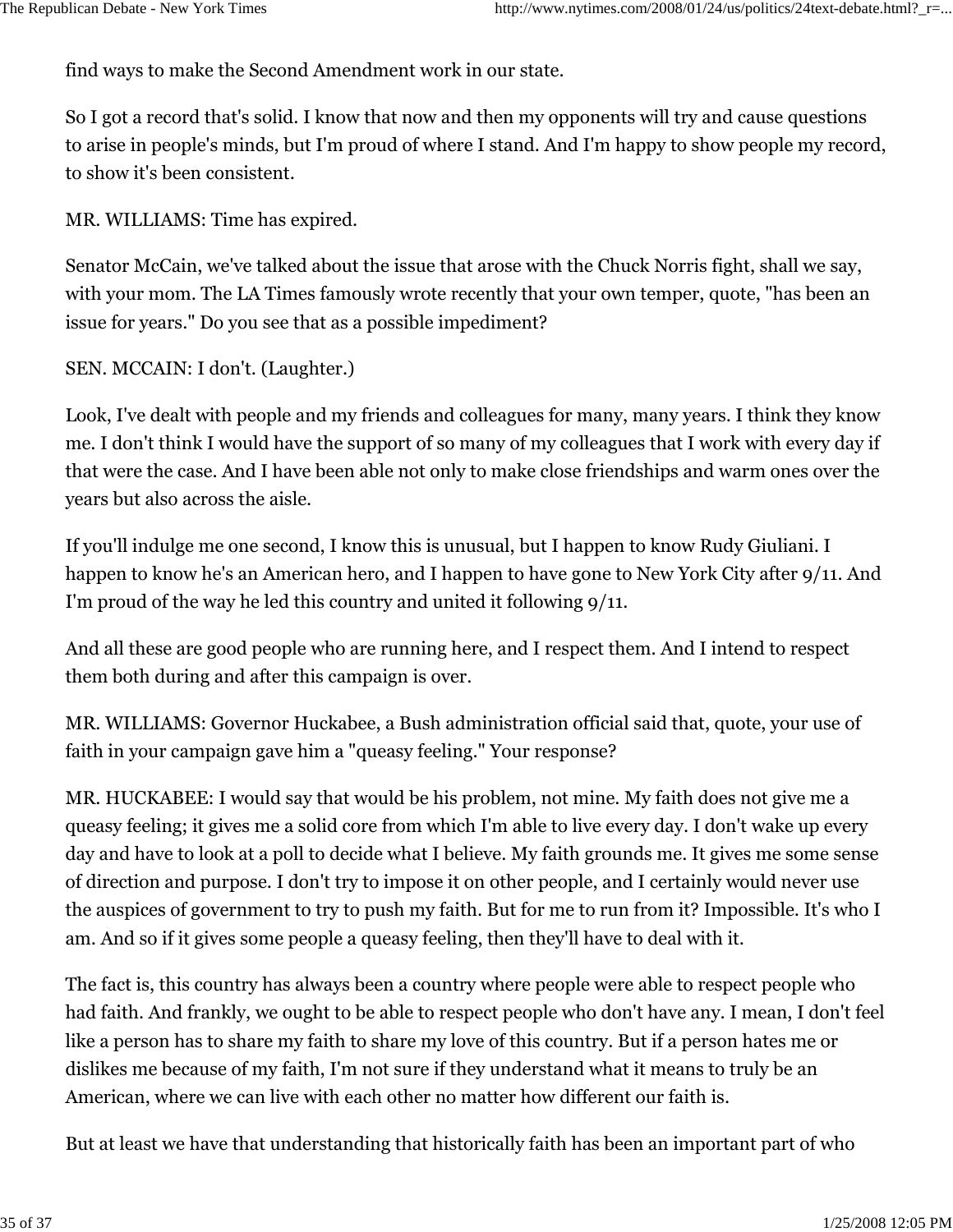this country is. Most Americans believe in God. As I've often said, if you want a president that doesn't, you'll have to pick somebody else.

MR. WILLIAMS: Thank you, Governor.

Congressman Paul, the other campaigns have said to you that their worry is that you won't stick to your party; if you look at yourself and see yourself someday as unelectable, perhaps you would launch a third-party movement and hurt the Republicans.

REP. PAUL: My biggest concern is they won't stick to the party principles that Republicans stood for for so long, and, you know, being conservative and balanced budgets and limited government and individual freedom. No, I have no intention of going into another party. I've been elected 10 times as a Republican. I was from a Republican family. And no, I don't have -- I don't plan to do that. I wish they would worry about it, you know, just in case. But no, I have no intention of doing that, but it might keep them on their toes.

But no, I just think that the Republican Party has a problem because we don't act like Republicans. And we talked about this earlier; you know, that we're spending money that we don't have, we've run up these deficits. We -- you know, in the old days we used to be against the Department of Education; now we've doubled the size of it. No child Left behind. Even the Democrats are running against some of the things that we do. And they used to love that kind of stuff. And it used to be that we used to stop the wars. We stopped the Korean War. We were supposed to stop the Vietnam War the Democrats started. And here we're starting these wars. So that's why we've lost our way.

So I don't think it's a matter of me leaving the Republican Party. If they would look toward what we're doing and the number of people who want to come into the party, they shouldn't be obstructing us, they should welcome.

The party's getting smaller. Yet they say: Oh, you're too strict on the Constitution.

Why should us who believe strictly in the Constitution, the rule of law, be excluded? That's the way a lot of the people that -- who gather around my candidacy think they're being treated.

So I would say why don't we have a big tent and welcome those of us who believe in liberty and believe in the Constitution. That's what it's all about, and that's what the Republican Party used to stand for.

MR. WILLIAMS: Congressman, thank you. That will have to be the -- (cheers, applause) -- before we allow the audience the chance to release their pent-up feelings about tonight, and as we bring tonight's debate to a close, we would like to remind those who missed any or all of tonight's debate it will re-air on MSNBC tonight at 9 p.m. on the West Coast, midnight here in the East.

Our thanks once again to Leadership Florida, Florida Public Broadcasting, the Florida Press